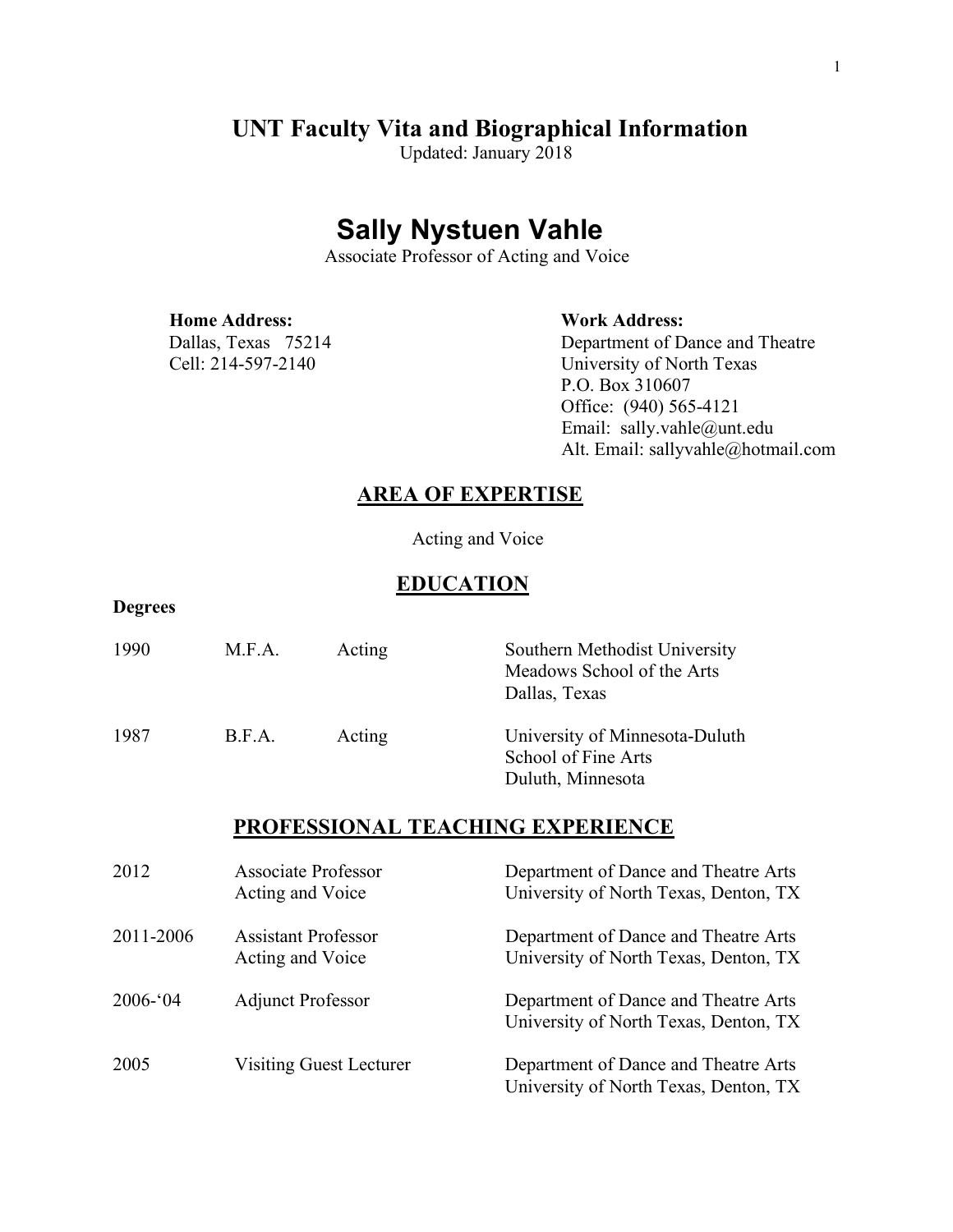| 2005        | <b>Adjunct Professor</b>           | Department of Theatre<br>Mountainview College, Dallas, TX                                |
|-------------|------------------------------------|------------------------------------------------------------------------------------------|
| $2005 - 02$ | <b>Adjunct Professor</b>           | Department of Theatre<br>North Lake College, Irving, TX                                  |
| $2004 - 00$ | <b>Adjunct Professor</b>           | Department of Theatre and Media Arts<br>Texas Lutheran University, Seguin, TX            |
| 1995-'93    | Instructor                         | ShakesAlive!                                                                             |
| 1995-'92    | Artist in Education                | Texas Commission on the Arts                                                             |
| 1994-'93    | Instructor                         | Shepherd's Senior Center, Dallas, TX                                                     |
| 1993-'90    | <b>Adjunct Professor</b>           | Actor's Conservatory School<br>Department of Theatre<br>Mountainview College, Dallas, TX |
| $1990 - 87$ | Instructor                         | Upward Bound Dallas, TX                                                                  |
| 1990-'87    | <b>Graduate Teaching Assistant</b> | Meadows School of the Arts<br>Southern Methodist University, Dallas, TX                  |

## **RELEVANT / RELATED PROFESSIONAL DEVELOPMENT**

| 2004-2002 | High School Admissions Coordinator         | KD Studio Actors Conservatory<br>Dallas, TX                           |
|-----------|--------------------------------------------|-----------------------------------------------------------------------|
| 2002      | Admissions: High School Presenter          | American Intercontinental University<br>Los Angeles, CA               |
| 1996.     | <b>Associate Producer: Stage/New Works</b> | Freelance<br>Los Angeles, CA                                          |
| 1997-'88  | Voice Talent and Copy Writer<br>work,      | Audio Services, Inc., IT Net-<br><b>GTE Directories</b><br>Dallas, TX |
| 1985      | Speech Forensics Coach                     | Skyline High School<br>Duluth, MN                                     |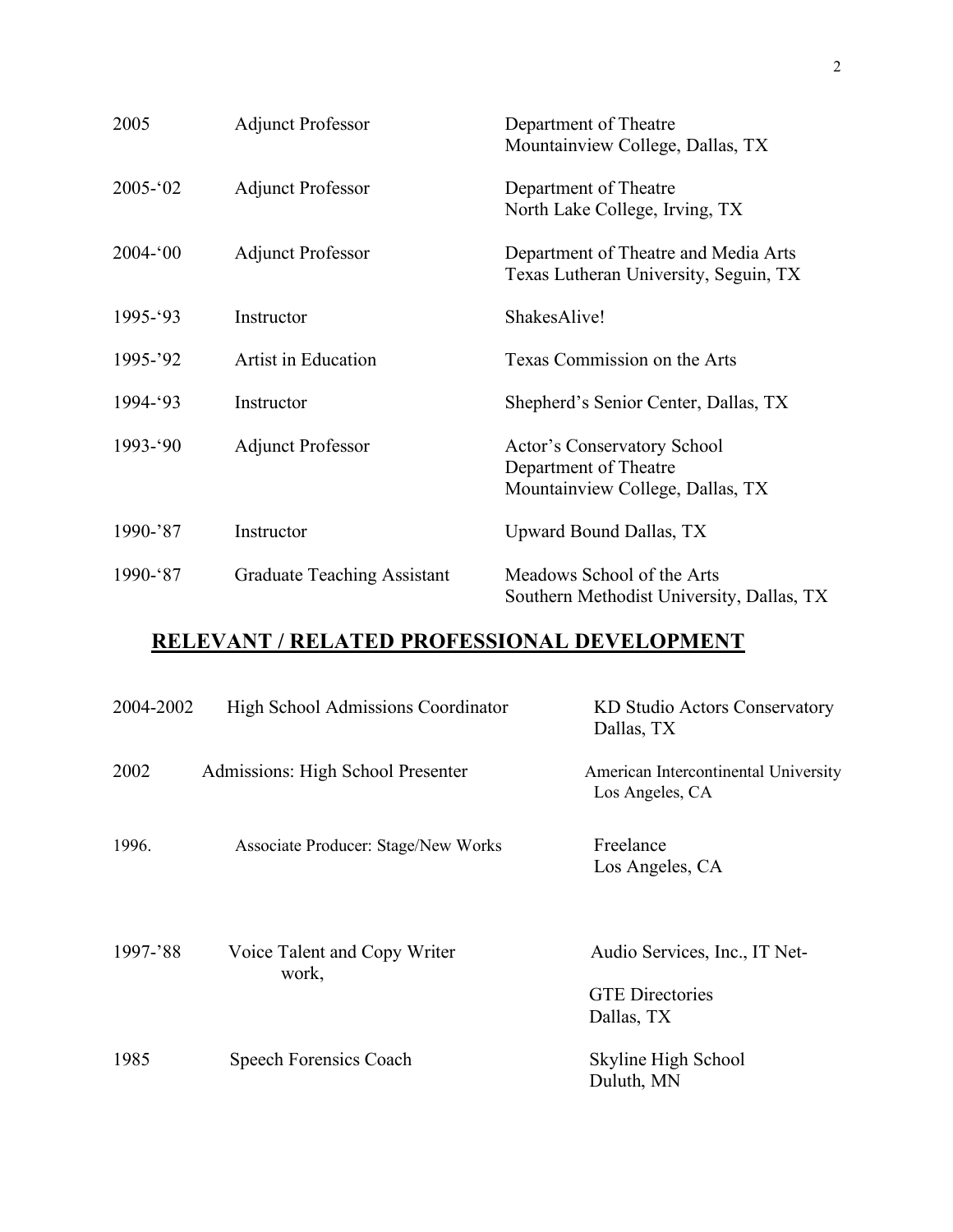## **PROFESSIONAL INVOLVEMENT AND DEVELOPMENT**

## **Union and Guild Memberships**

| <b>International</b>               |                                                                                            |
|------------------------------------|--------------------------------------------------------------------------------------------|
| Present-'91                        | Actor's Equity Association (AEA)                                                           |
|                                    | <b>Professional Union: Stage Actor's</b>                                                   |
|                                    | Membership earned/by invitation<br>$\bullet$                                               |
| <b>International</b>               |                                                                                            |
| Present-'93                        | American Federation of Television and Radio Artists (AFTRA)<br>(non-active/financial core) |
|                                    | <b>Professional Union: TV/Radio Actor's</b><br>$\bullet$                                   |
|                                    | Membership earned/by invitation/eligible<br>$\bullet$                                      |
| <b>International</b>               |                                                                                            |
| Present-'92                        | Screen Actor's Guild (SAG) (financial core)                                                |
|                                    | <b>Professional Union: Screen Actor's</b><br>$\bullet$                                     |
|                                    | Membership earned/by invitation/eligible<br>$\bullet$                                      |
| <b>Organizational Memberships:</b> |                                                                                            |
| <b>International</b>               |                                                                                            |
| Present-2007                       | Theatre Communications Group (TCG)                                                         |
|                                    |                                                                                            |
| <b>National</b>                    |                                                                                            |
| Present-1983                       | National Foundation for Advancement in the Arts:<br>"ARTS" Alumnus.                        |
| <b>National</b>                    |                                                                                            |
| Present-2006                       | The Association for Theatre in Higher Education (ATHE)                                     |

## **CONSULTING**

## **Voice/ Dialect Dialogue Coach:**

| <b>International</b><br>2007<br><b>Audio Book</b> | "The Bullet Proof George Washington" Dallas Audio Post Group<br>By David Brand<br>• Provided vocal direction for television/movie star Dean Jones. Audio<br>Book is slated for international distribution. |
|---------------------------------------------------|------------------------------------------------------------------------------------------------------------------------------------------------------------------------------------------------------------|
| Regional<br>2014                                  | "The Motherf** cker with the Hat" Kitchen Dog Theater                                                                                                                                                      |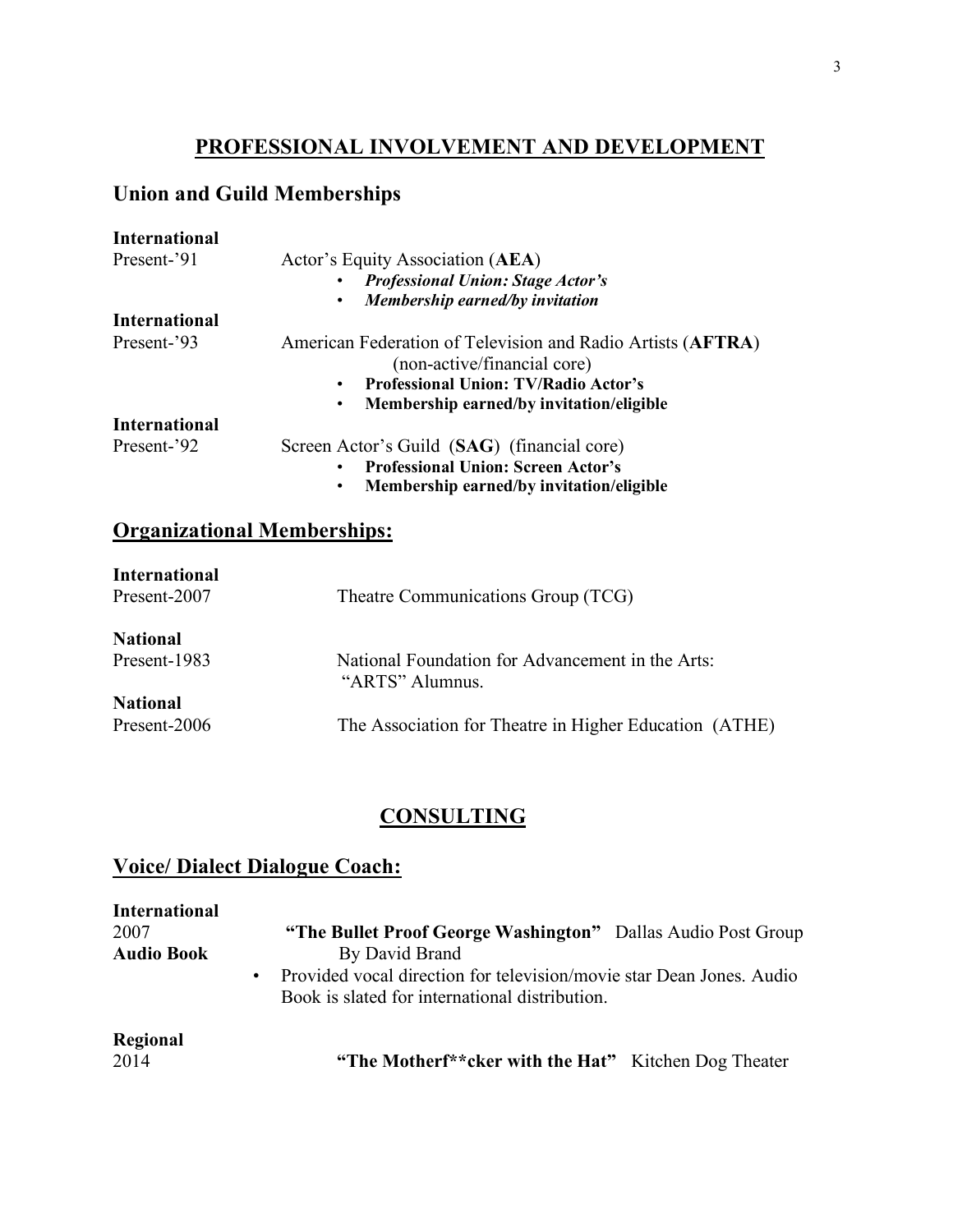| <b>National/World Premiere</b><br>2012                         | "Giant"                                | Dallas Theater Center/<br>The Public Theater (NYC)      |
|----------------------------------------------------------------|----------------------------------------|---------------------------------------------------------|
| Regional<br>2012                                               | "Beauty Queen of Leenane"              | Kitchen Dog Theater                                     |
| <b>National</b><br>2011                                        | "To Kill A Mockingbird"                | Dallas Theater Center/<br>Casa Manana                   |
| <b>National</b><br>2011                                        | "Cabaret"                              | Dallas Theater Center                                   |
| <b>National/World Premiere</b><br>2010                         | "The Trinity River Plays"              | Dallas Theater Center/<br>The Goodman Theater (Chicago) |
| <b>National</b><br>2009                                        | "A Christmas Carol"                    | Dallas Theater Center                                   |
| <b>National/ World Premiere "Sarah Plain and Tall"</b><br>2009 |                                        | <b>Dallas Theater Center</b>                            |
| <b>Regional</b><br>2009                                        | "Titus Andronicus"                     | Kitchen Dog Theater                                     |
| <b>National</b><br>2008                                        | "A Christmas Carol"                    | Dallas Theater Center                                   |
| <b>National</b><br>2006-'05                                    | "A Christmas Carol"                    | <b>Dallas Theater Center</b>                            |
| <b>Regional</b><br>2005                                        | "Mambo Italiano"                       | <b>Uptown Players</b>                                   |
| Regional<br>2005                                               | "A Man of No Importance"               | <b>Uptown Players</b>                                   |
| Local<br>2004                                                  | "The Waiting Room"                     | Mountain View College                                   |
| Local<br>2003                                                  | "Never the Sinner"                     | <b>Black Box Productions</b>                            |
| Other:<br>Present-1992                                         | <b>Freelance Acting/Audition Coach</b> | Dallas, TX<br>Los Angeles, CA                           |
| <b>National</b><br>Present-'90                                 | Director: Stage/Media                  | Freelance                                               |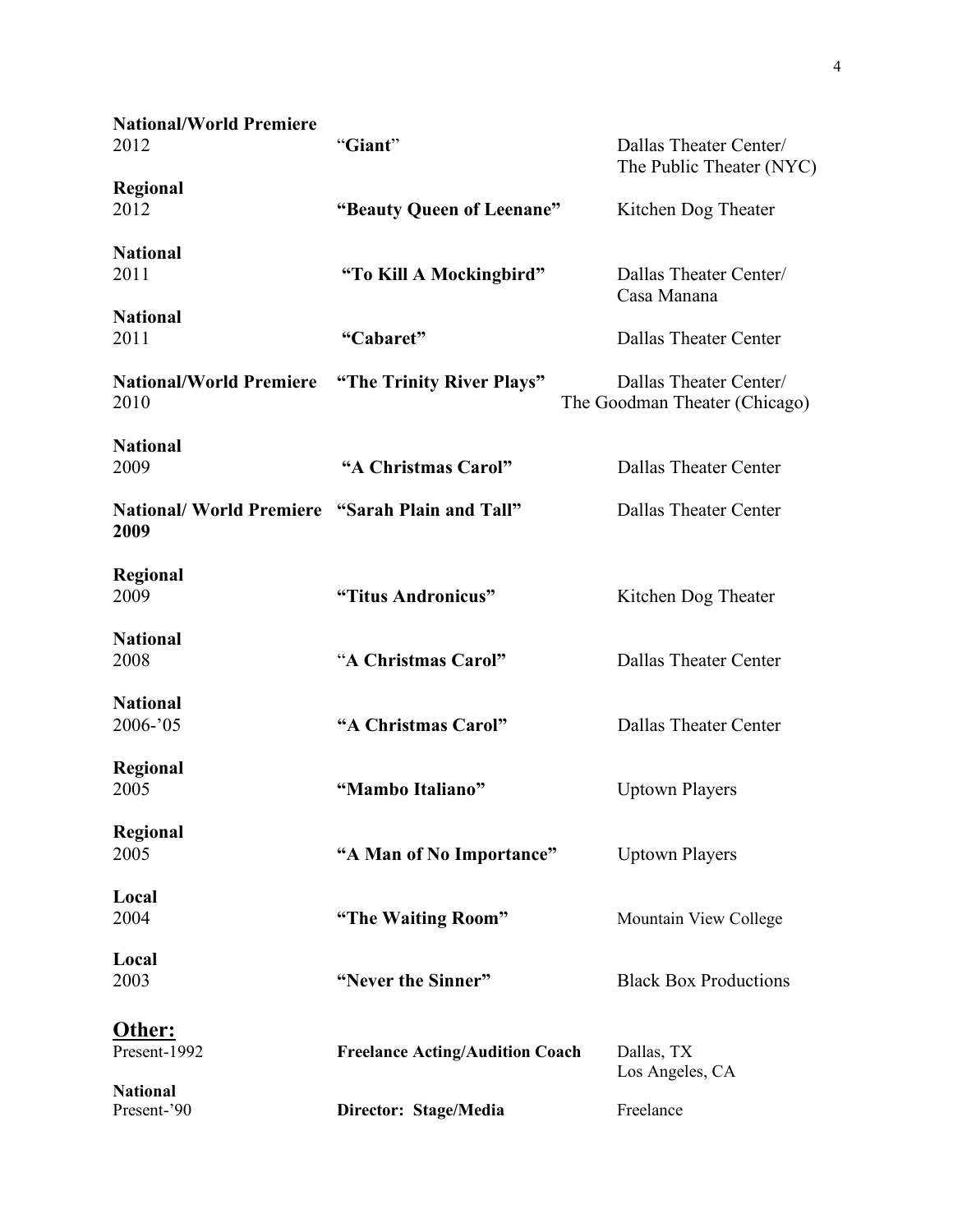**National/Int'l**

**Present-'88 Professional Actress Professional Professional Professional Professional Professional Professional Professional Professional Professional Professional Professional Professional Professional Professional Pr** 

### **AWARDS/NOMINATIONS/HONORS**

#### **Critic's Forum Award**

Award honors the exceptional work of a select group of artists from the national pool of theatre artists who have contributed their talents to the year in theater in the Dallas Metroplex.

#### **The Leon Rabin Award for Excellence in Theatre**

A peer/committee driven award given once a year to exceptional theatre artists in a range of categories. This award is modeled on the "Tony Award" in NYC or the "Joseph Jeff Award" in Chicago.

## **Awards: Creative Research**

|      | Nomination UNT CLASS Advisory Board Award: Creative Research |
|------|--------------------------------------------------------------|
| 2018 |                                                              |

**Awarded: UNT Dance and Theater Award: Excellence in Creative Research Award 2018**

#### **Acting: Theatre Awards**

| <b>National</b><br>2017 | 2017 Theatre Critics Forum Award: Outstanding Performance by an Actress<br>Clytemnestra, Electra & Scrooge in A Christmas Carol |  |  |
|-------------------------|---------------------------------------------------------------------------------------------------------------------------------|--|--|
|                         | <b>Dallas Morning News/Theater Jones</b>                                                                                        |  |  |
| <b>National</b>         | 2016 in Review: Outstanding Performance: A Christmas Carol                                                                      |  |  |
| 2016                    | <b>Mark Lowry: Theater Jones</b>                                                                                                |  |  |
| <b>National</b>         | 2016 in Review: Outstanding Performance: A Christmas Carol                                                                      |  |  |
| 2016                    | <b>Martha Heimberg: Theater Jones</b>                                                                                           |  |  |
| <b>National</b><br>2015 | Recipient of the Distinguished Alumni Award and inducted into the "Society<br>of Prometheans" by Alma Mater-                    |  |  |
|                         | The University of Minnesota-Duluth, School of Fine Arts.                                                                        |  |  |
| <b>National</b><br>2015 | <b>Actor of the Year</b><br><b>Arnold Wayne Jones: Dallas Voice</b><br><b>Medea</b>                                             |  |  |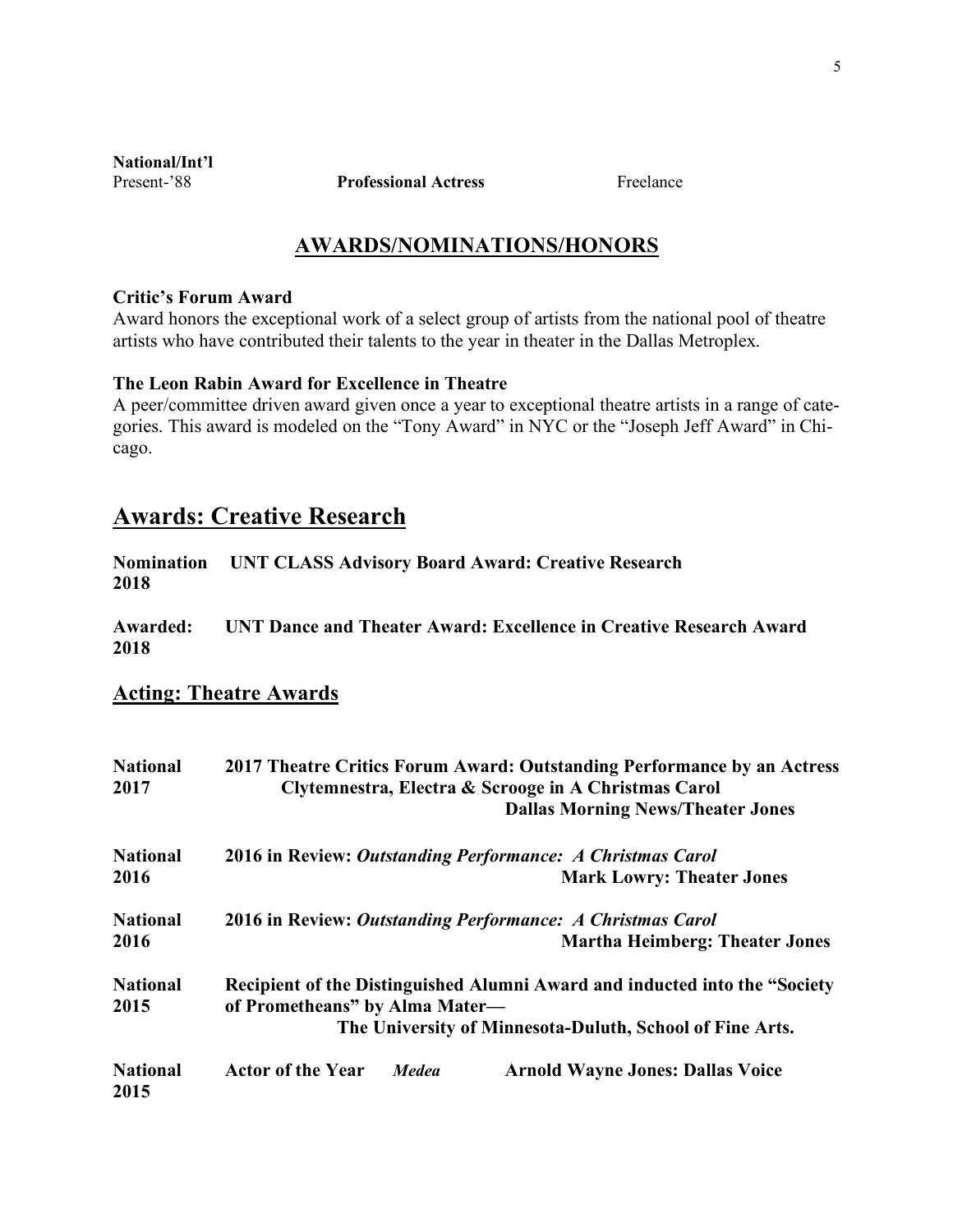| <b>National</b><br>2015      | D Magazine "Best of 2015" Best Actress: Medea         |                                                           | <b>D</b> Magazine                                   |
|------------------------------|-------------------------------------------------------|-----------------------------------------------------------|-----------------------------------------------------|
| <b>National</b><br>2015      | <b>Dallas Critic's Consortium Best Actress: Medea</b> |                                                           | <b>Critic's Forum Awards</b>                        |
| <b>National</b><br>2015      |                                                       | 2015 in Review: Mark Lowry Outstanding Performance: Medea | <b>Theatre Jones</b>                                |
| <b>National</b><br>2013      | Column "Best of" Award Best Actress/Clybourne Park    |                                                           | <b>The Column</b>                                   |
| <b>National</b><br>2013      | Column "Best of" Award Best Actress/Clybourne Park    |                                                           | <b>The Column</b>                                   |
| <b>National</b><br>2012      | <b>Observer Best of 12</b>                            | <b>Best Actress/Scene Stealer</b>                         | <b>Dallas Observer</b>                              |
| <b>National</b><br>2012      | <b>Critic's Forum Award</b><br>sortium                | <b>Best Actress</b>                                       | <b>Dallas Critic's Con-</b>                         |
| <b>National</b><br>2012      | 2012 Year in Review                                   | Top 10 Best Actresses '12                                 | <b>DMN, Dallas Observer,</b><br><b>Dallas Voice</b> |
| <b>National</b><br>2011      |                                                       | <b>Lunt-Fontanne Fellowship Award Recipient</b>           |                                                     |
| <b>National</b><br>2011      | <b>Critical-Rant</b>                                  | <b>Best Actress 2011: Cabaret Alexandra Bonifield</b>     |                                                     |
| <b>National</b><br>2010      | <b>D</b> Magazine Best of                             | <b>Best Actress 2010</b>                                  | <b>D</b> Magazine                                   |
| <b>National</b><br>2010      | <b>Observer Best of Award</b>                         | <b>Best Actress 2010</b>                                  | <b>Dallas Observer</b>                              |
| <b>National</b><br>Fall 2010 | <b>Critics Forum Award</b>                            | <b>Best Actress</b>                                       | <b>Dallas Critic's</b><br>Consortium                |
| <b>National</b>              |                                                       |                                                           |                                                     |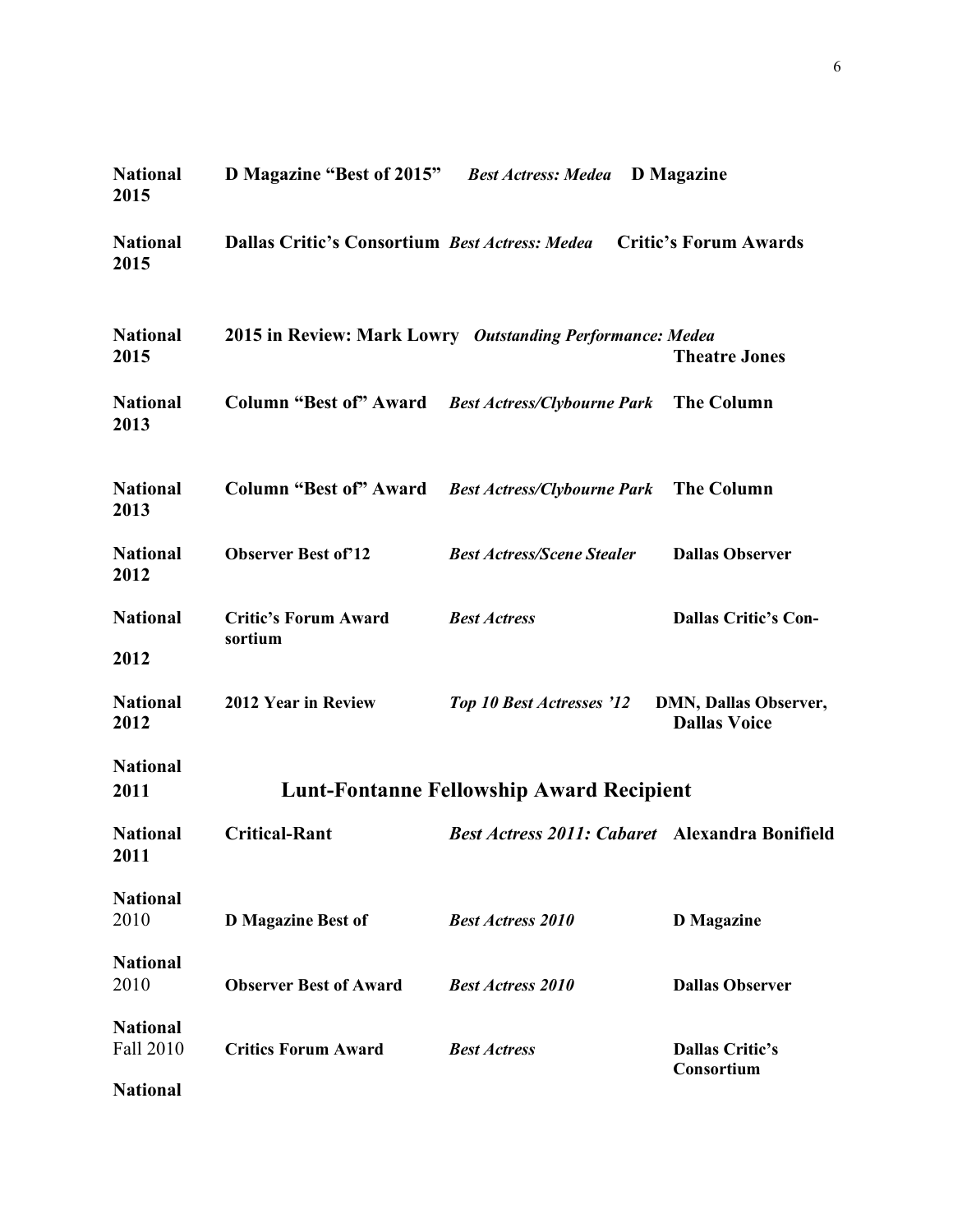| Fall 2007                      | <b>Critics Forum Award</b>                          | <b>Best Actress</b>            | <b>Dallas Critic's</b><br>Consortium |
|--------------------------------|-----------------------------------------------------|--------------------------------|--------------------------------------|
| <b>National</b><br>Fall 2007   | <b>Leon Award Nomination</b>                        | <b>Best Actress</b>            | <b>Leon Award</b><br>Committee       |
| <b>National</b><br>Fall 2006   | <b>Critics Forum Award</b>                          | <b>Best Actress</b>            | <b>Dallas Critic's</b><br>Consortium |
| <b>National</b><br>$2001 - 01$ | <b>Critics Forum Award</b>                          | <b>Best Actress</b>            | <b>Dallas Critic's</b><br>Consortium |
| <b>National</b><br>$2001 - 01$ | <b>Ari Award Nominee</b>                            | <b>Best Supporting Actress</b> | <b>Arizona Critic's</b>              |
| <b>National</b><br>1997        | <b>Critics Forum Award</b>                          | <b>Best Actress</b>            | Consortium<br><b>Dallas Critic's</b> |
| <b>National</b><br>1997        | <b>Observer Best of Award</b>                       | <b>Best Actress</b>            | Consortium<br><b>Dallas Observer</b> |
| <b>National</b><br>1996        | <b>Critics Forum Award</b>                          | <b>Best Actress</b>            | <b>Dallas Critic's</b>               |
| <b>National</b><br>1996        | <b>Observer Best of Award</b>                       | <b>Best Actress</b>            | Consortium<br><b>Dallas Observer</b> |
| <b>National</b><br>1996        | <b>Leon Award Recipient</b>                         | <b>Best Actress</b>            | <b>Leon Award</b>                    |
| <b>National</b><br>1995        | <b>Critics Forum Award</b>                          | <b>Best Actress</b>            | Committee<br><b>Dallas Critic's</b>  |
| <b>National</b><br>1995        | <b>Leon Award Recipient Best Supporting Actress</b> |                                | Consortium<br><b>Leon Award</b>      |
| <b>National</b><br>1994        | <b>Observer Best of Award</b>                       | <b>Best Actress</b>            | Committee<br><b>Dallas Observer</b>  |
| <b>National</b><br>1994        | <b>Critics Forum Award</b>                          | <b>Best Actress</b>            | <b>Dallas Critic's</b>               |
| <b>National</b><br>1991.       | D' Magazine Best of Award Best Actress              |                                | Consortium<br>D' Magazine            |
| <b>National</b><br>1991        | <b>Observer Best of Award</b>                       | <b>Best Actress</b>            | <b>Dallas Observer</b>               |
| <b>National</b><br>1991        | <b>Critics Forum Award</b>                          | <b>Best Actress</b>            | <b>Dallas Critic's</b>               |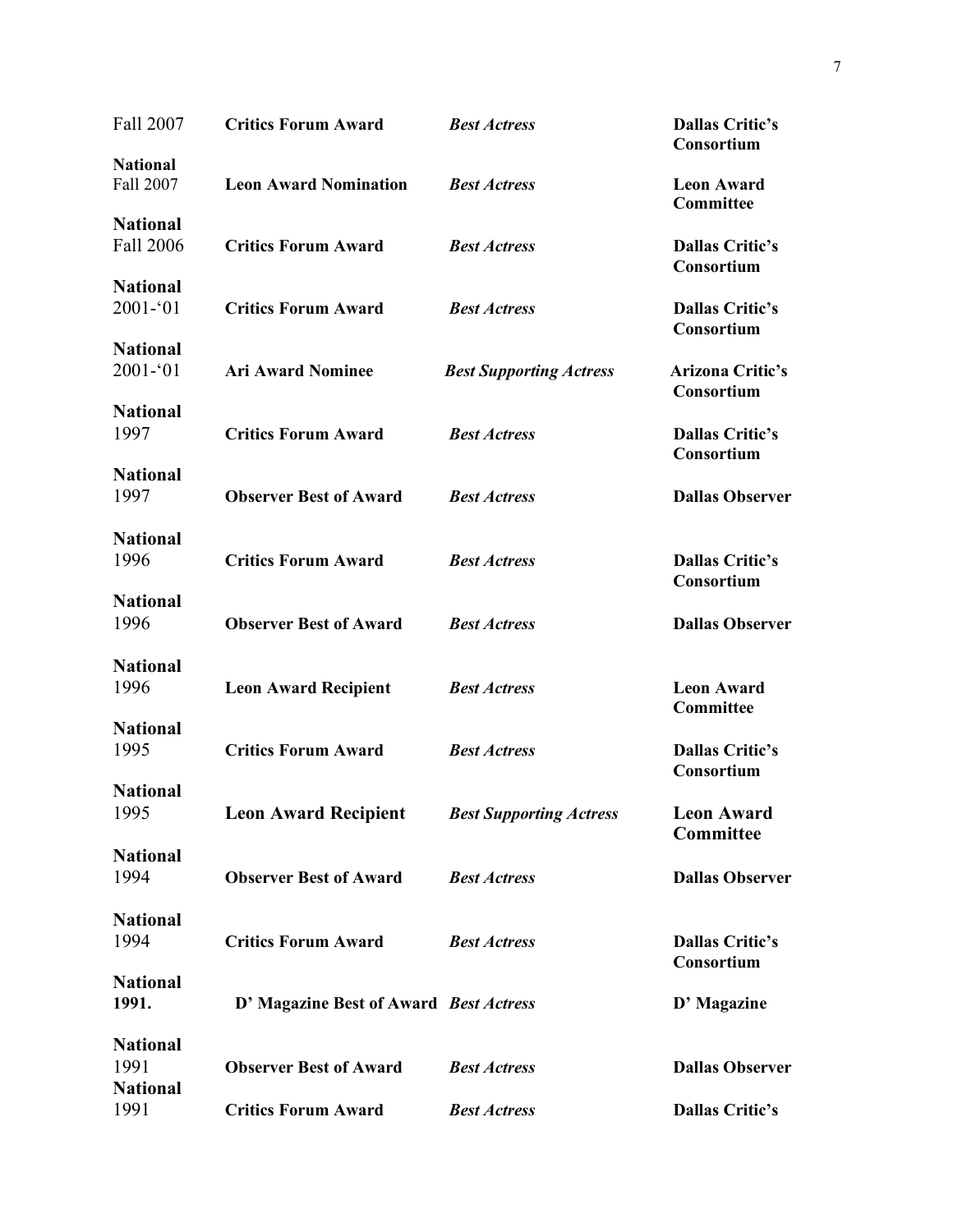#### **Consortium**

## **Acting: Media Awards**

**Telly Award:** Honors the very best in *local, regional,* cable TV programs, film and video productions, web media.

**The Videographer Award**: *International awards:* competition honoring excellence in commercials, video production, broadcast television and cable.

**Angel Award:** *International Awards* that recognizes professional productions that have the **highest "moral, ethical or social impact.**

**The Emmy Award** is a television production award, similar in nature to the Peabody Awards but more focused on entertainment, and is considered the television equivalent to the Oscars.

| <b>International</b><br>2014 | <b>Telly Awards</b>                      | "Kindness" Short Film                           | <b>Silver (Highest Award)</b><br>"Corporate Image Category" |
|------------------------------|------------------------------------------|-------------------------------------------------|-------------------------------------------------------------|
| Regional<br>2014             | Addy (Gold)                              | "Kindness" Short Film                           | <b>Excellence in Media</b>                                  |
| 2009                         | <b>International Videographer Awards</b> | <b>PEARS DVD</b><br><b>American Heart Assn.</b> | <b>Excellence in Media</b>                                  |
| 2008                         | <b>International Videographer Awards</b> | <b>PEARS DVD</b><br><b>American Heart Assn.</b> | <b>Award of Excellence</b>                                  |
| 2008                         | <b>International Videographer Awards</b> | <b>PEARS DVD</b><br><b>American Heart Assn.</b> | <b>Award of Distinction</b>                                 |
| <b>International</b>         |                                          |                                                 |                                                             |
| 2007                         | Angel Award                              | <b>PALS DVD</b><br><b>American Heart Assn.</b>  | <b>Excellence in Media</b>                                  |
| Regional                     |                                          |                                                 |                                                             |
| 2007                         | <b>Telly Award</b>                       | <b>PALS DVD</b><br><b>American Heart Assn.</b>  | <b>Bronze Award</b>                                         |
| <b>National</b><br>1996      | <b>Emmy Nomination</b>                   | Wishbone                                        | <b>Emmy Nominators</b><br>Committee                         |

## **Awards: Teaching**

| <b>UNT</b>       |                                                                |                              |
|------------------|----------------------------------------------------------------|------------------------------|
| <b>Fall 2016</b> | "Thank A Teacher Program" recognition CLEAR/Student Submission |                              |
| <b>Fall 2015</b> | "Thank A Teacher Program" recognition CLEAR/Student Submission |                              |
| <b>Fall 2014</b> | "Thank A Teacher Program" recognition CLEAR/Student Submission |                              |
| <b>Fall 2014</b> | "Thank A Teacher Program" recognition CLEAR/Student Submission |                              |
| <b>Fall 2012</b> | "Thank A Teacher Program" recognition CLEAR/Student Submission |                              |
| <b>Fall 2011</b> | "Thank A Teacher Program" recognition CLEAR/Student Submission |                              |
| Spring 2007      | <b>Honor's Day Award</b>                                       | <b>UNT/Student Nominated</b> |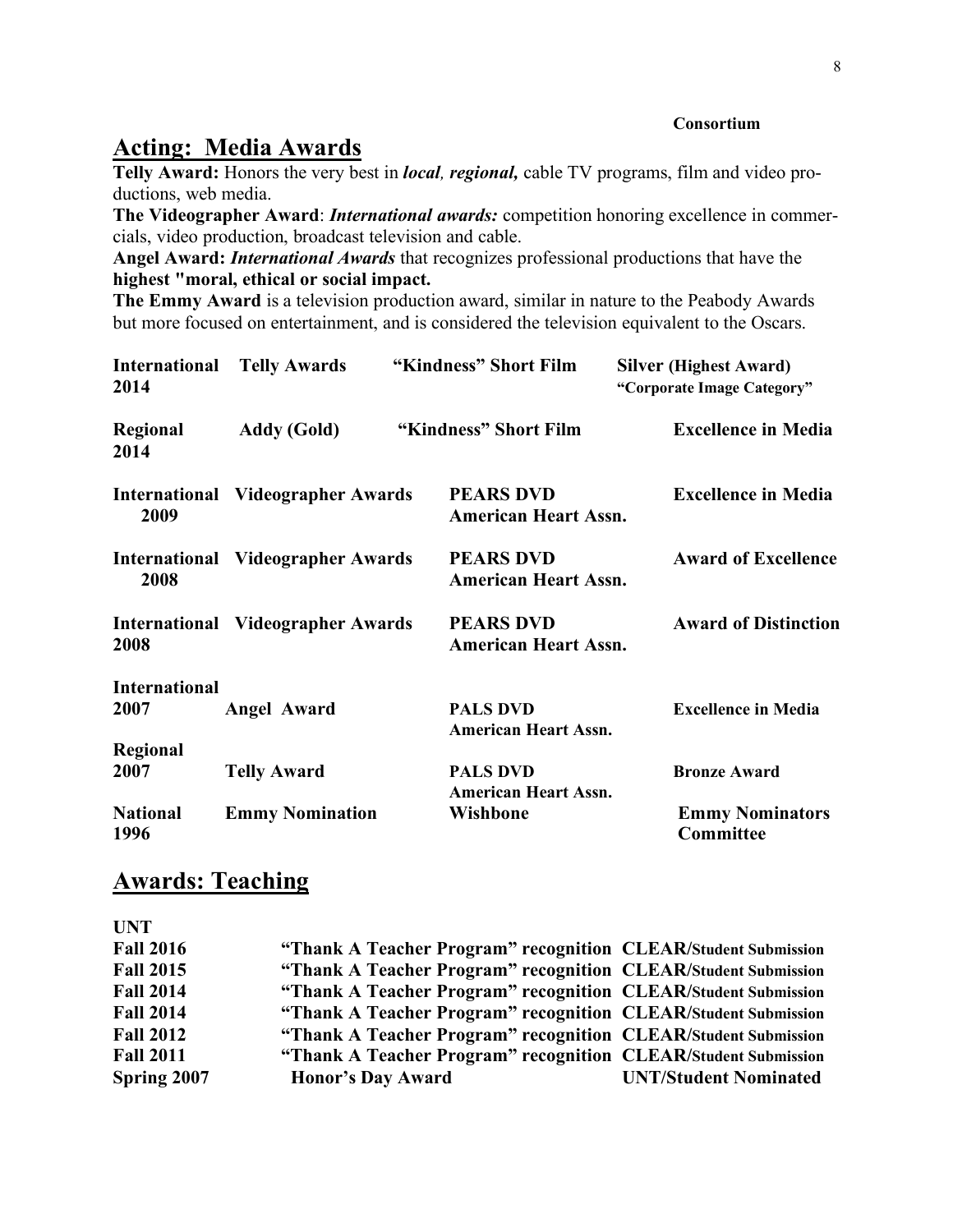## **PROFESSIONAL DEVELOPMENT**

| 2016    | <b>Classical Text Investigation Thom Jones</b>                          |
|---------|-------------------------------------------------------------------------|
| 2016    | <b>Acting The Song Intensive with Kathryn Morath</b>                    |
| 2015    | <b>Marice Tobias Voice Over Intensive for Professional Actors</b>       |
| 2015    | <b>Classical Text (Greek/Restoration) Investigation with Thom Jones</b> |
| 2014    | "The Greeks" Workshop with Olympia Dukakis                              |
| 2014    | <b>Singing/Coaching with James McQuillen</b>                            |
| 2014    | <b>Devised Theater Workshop: Cara Mia/DTC</b>                           |
| 2013    | Ten Chimney's Alumni Workshop with Alan Alda                            |
| 2013    | <b>Singing/Voice coaching with James McQuillen</b>                      |
| 2013    | <b>Movement and Dance with Joel Ferrell</b>                             |
| 2012    | Ten Chimney's Musical Theater Workshop with Joel Grey                   |
| 2012    | <b>Musical Theater Workshop with Kim Grigsby</b>                        |
| 2012    | <b>Singing/Voice coaching with James McQuillen</b>                      |
| 2012    | <b>Devised Theater Workshop with David Lozano</b>                       |
| 2011    | <b>Master Class Clown/Mask Workshop: Chris Duvall</b>                   |
| 2010    | <b>Master Class Movement Workshop: Chris Duvall</b>                     |
| 2009    | <b>Shakespeare Text Master Class: Thom Jones</b>                        |
| 2009    | <b>Voice and Speech Master Class: Thom Jones</b>                        |
| 2008-07 | <b>Singing/Musical Theatre: Libby Deberley</b>                          |
| 2007    | <b>British Dialect Intensive: Ashley Smith</b>                          |
| 2007    | <b>Text Analysis Intensive: Margaret Loft</b>                           |
| 2006    | <b>Host Boot Camp: Markie Costello</b>                                  |
| 2006    | Viewpoints Intensive (NYC): Ellen Beckerman                             |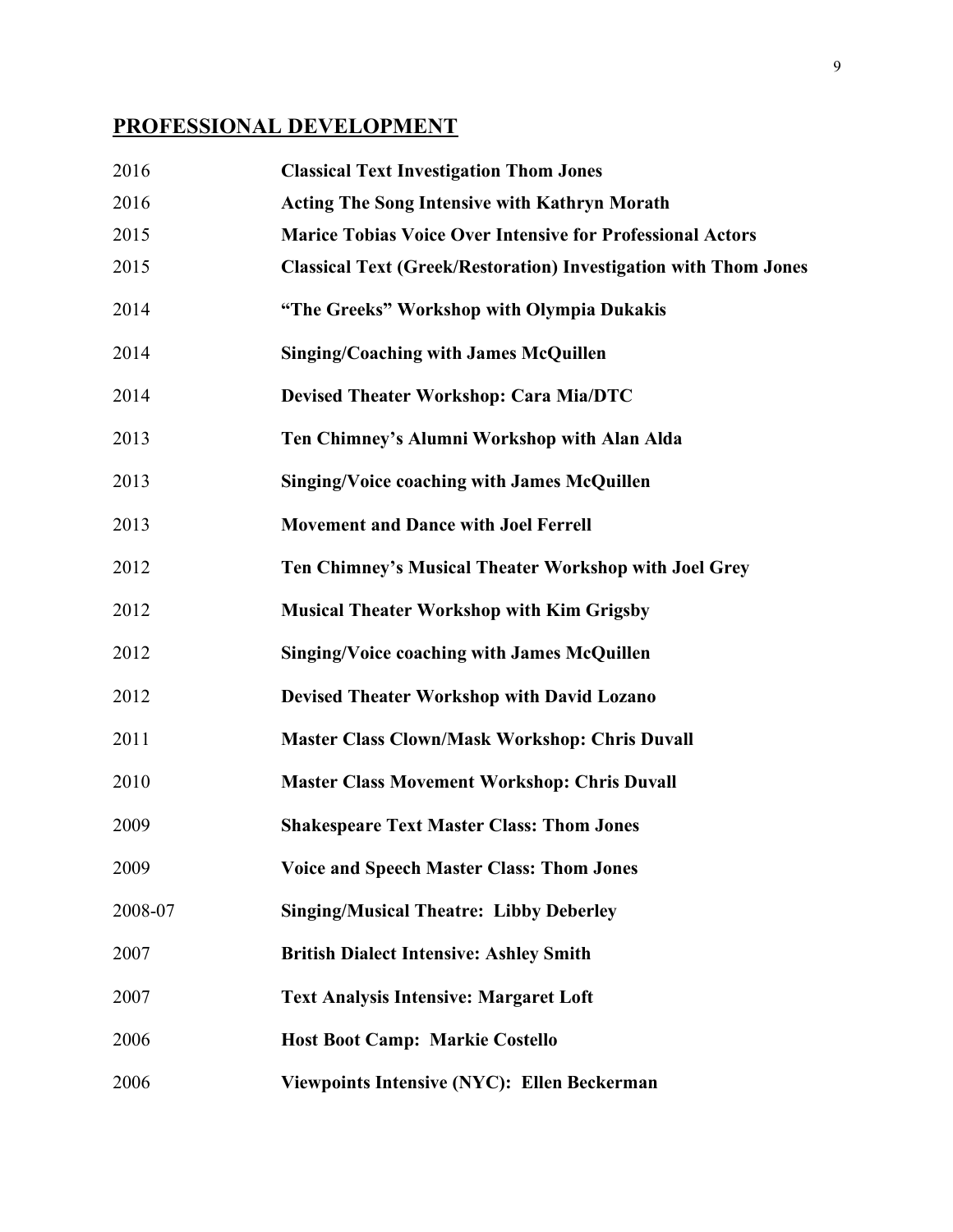| 2006.     | <b>Musical Theatre Performance (NYC): Judy Blazer</b>         |
|-----------|---------------------------------------------------------------|
| 2006      | <b>Camera Acting (NYC): Seth Barrow</b>                       |
| 2006      | <b>Marketing, Promotion and Actors: Mary Collins</b>          |
| 2002.     | <b>Text Analysis Intensives: Margaret Loft</b>                |
| 2002.     | <b>Audition Techniques Musical Theatre: Wendy Welch</b>       |
| 1997.     | <b>Shakespeare Text Analysis: Margaret Loft</b>               |
| 1998.     | <b>Stage Combat: Hand to Hand: David Doersch</b>              |
| 1997      | <b>British Dialect: Margaret Loft</b>                         |
| 1995-1992 | <b>Ongoing Movement/Physical Theatre: Bill Lengfelder</b>     |
| 1993      | <b>Camera Technique: Rody Kent</b>                            |
| 1993      | <b>Audio Prompter Technique: Kirk Sisco</b>                   |
| 1992.     | <b>Marketing Skills for the Professional Actor: Rody Kent</b> |
| 1991-1990 | <b>Voice Over Acting: Bettye Pierce-Zoller</b>                |
| 1988.     | <b>Voice and Text Intensives (Taos) Patsy Rodenburg</b>       |
| 1987      | <b>Acting Scene Study with Michael Maggio</b>                 |

## **SERVICE**

## **University of North Texas:**

| $F/S$ '14 | <b>Faculty Senate Elections Committee</b> | Member |
|-----------|-------------------------------------------|--------|
| F'14      | Special Committee: Advising Task Force    | Member |
| $F/S$ '13 | <b>Faculty Senate Elections Committee</b> | Member |
| S'13      | <b>Advising Task Force</b>                | Member |
| F'12      | <b>Faculty Senate Elections Committee</b> | Member |
| S'12      | Council of Advisors                       | Member |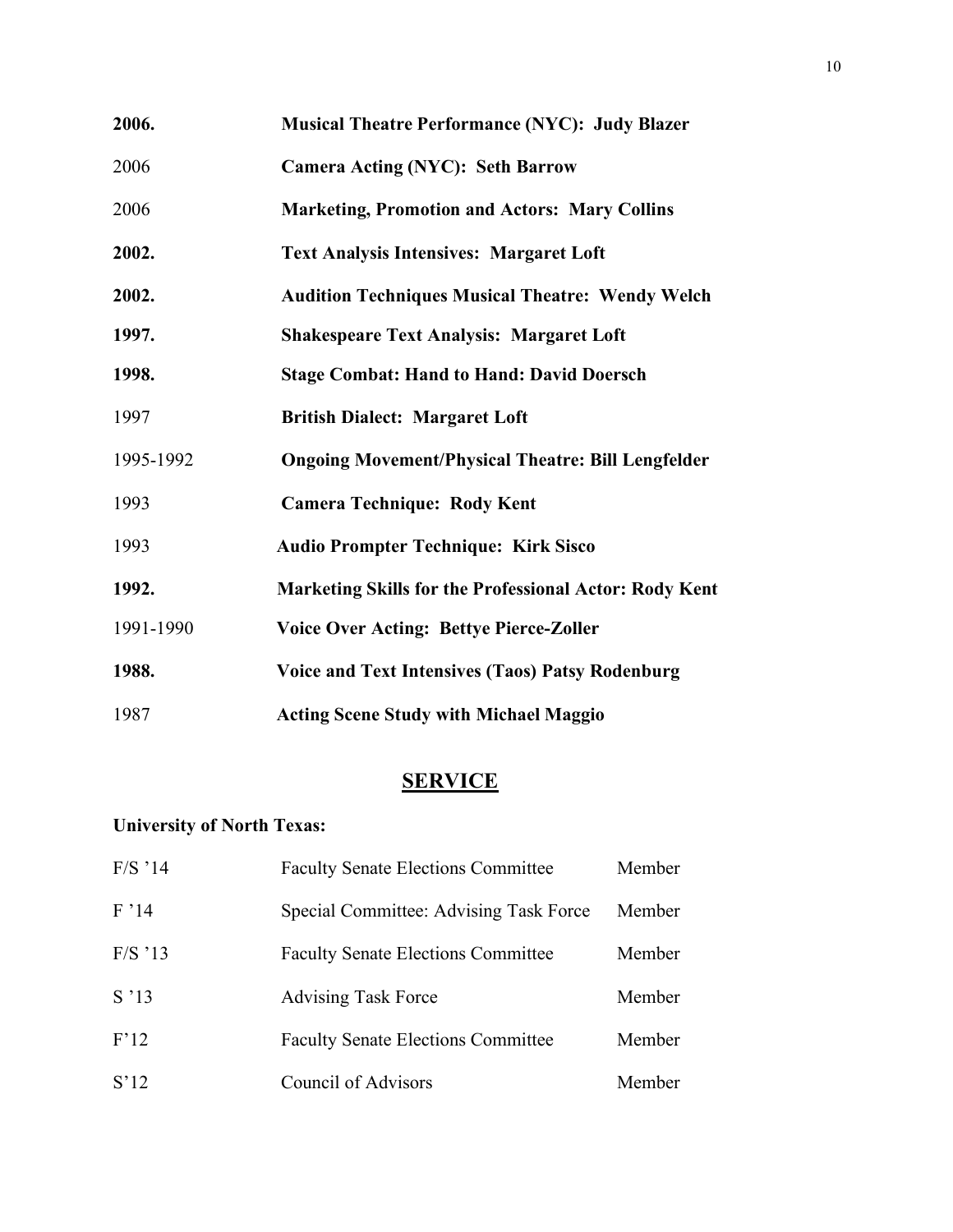| $F11-S'11$ | Council of Advisors | Member |
|------------|---------------------|--------|
| $F10-S'10$ | Council of Advisors | Member |
| $F09-S'09$ | Council of Advisors | Member |

## **UNT College of Arts and Sciences:**

| S'12       | Undergraduate Curriculum Committee | Member |
|------------|------------------------------------|--------|
| $F11-S'11$ | Undergraduate Curriculum Committee | Member |
| $F10-S'10$ | Undergraduate Curriculum Committee | Member |
| F09-S'09   | Undergraduate Curriculum Committee | Member |
| F09-S'09   | Undergraduate Curriculum Committee | Member |

## **UNT Department of Dance and Theatre:**

| F/S'18 | <b>Personnel Affairs Committee</b>   | Chair |
|--------|--------------------------------------|-------|
| F/S'18 | Ad Hoc Committee: Recruitment        |       |
| F/S'18 | <b>Performance Faculty Committee</b> | Chair |
| F/S'17 | <b>Personnel Affairs Committee</b>   | Chair |
| F/S'17 | Ad Hoc Committee: Recruitment        |       |
| F/S'17 | <b>Performance Faculty Committee</b> | Chair |
| F/S'16 | <b>Personnel Affairs Committee</b>   | Chair |
| F'16   | Ad Hoc Committee: Recruitment        |       |
| F/S'16 | Performance Faculty Committee        | Chair |
| F/S'15 | <b>Personnel Affairs Committee</b>   | Chair |
| F'15   | Ad Hoc Committee: Recruitment        |       |
| F/S'15 | <b>Performance Faculty Committee</b> | Chair |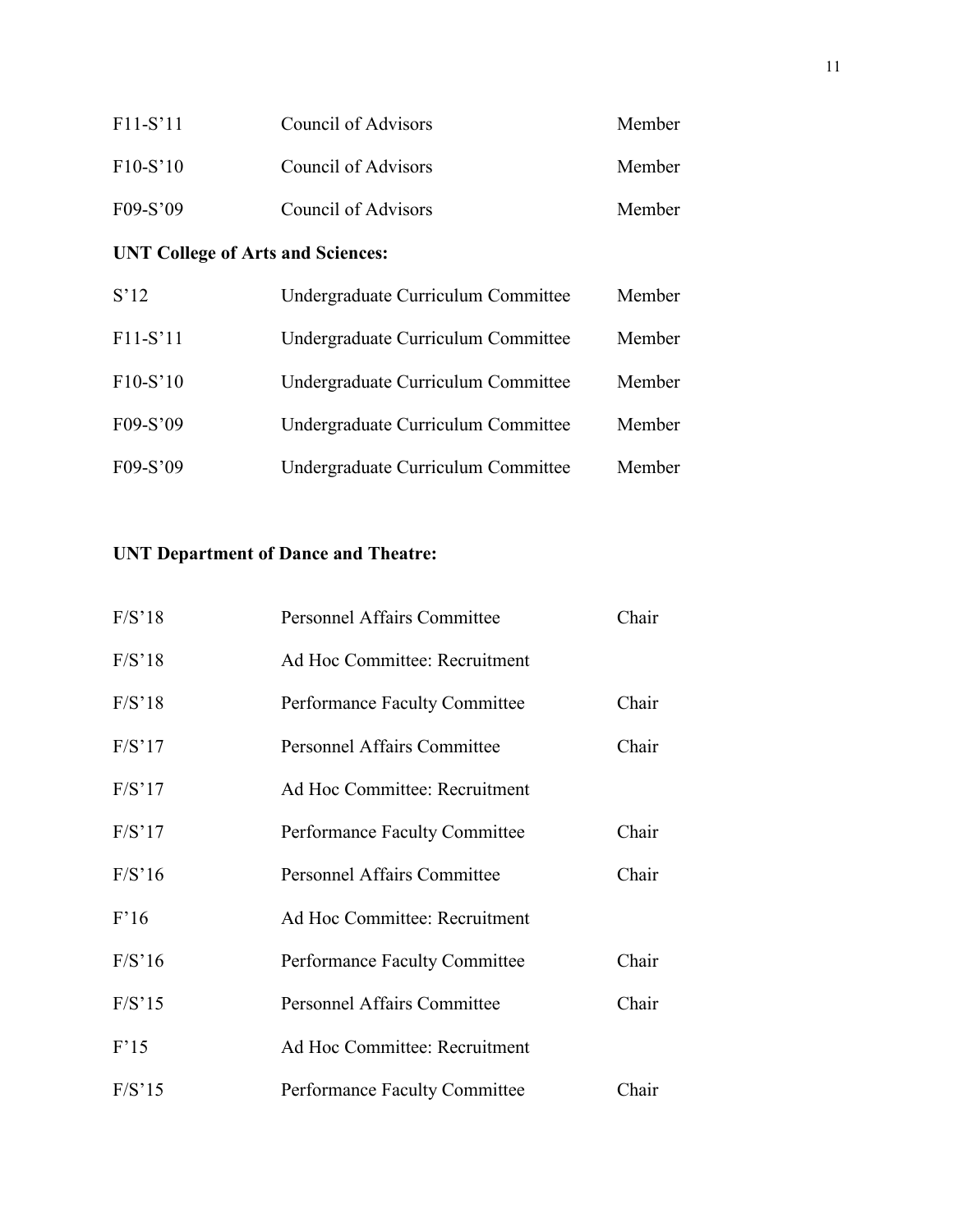| F/S'14          | Personnel Affairs Committee                         | Chair  |  |
|-----------------|-----------------------------------------------------|--------|--|
| F/S'14          | <b>Advisory Committee</b>                           |        |  |
| F/S'14          | Performance Faculty Committee                       | Chair  |  |
| F'13            | <b>Personnel Affairs Committee</b>                  |        |  |
| S <sup>13</sup> | Library Committee                                   | Chair  |  |
| $F-S$ '13:      | Ad Hoc Committees: Perf. Faculty (Chair), Retention |        |  |
| S'13:           | <b>Production Committee</b>                         |        |  |
| $S'12$ :        | Academic Advisor: Theater                           |        |  |
| F12-S'12        | Ad Hoc Committees: Perf. Faculty, Retention         |        |  |
| F12-S'12        | <b>Production Committee</b>                         | Member |  |
| $F'12-S'12$     | Library Committee                                   |        |  |
| F11-S'11        | <b>Production Committee</b>                         | Member |  |
| F'11-S'11       | <b>Library Committee</b>                            | Chair  |  |
| $F'11-S'11$     | Academic Advisor: Theater                           |        |  |
| F10-S'10        | <b>Production Committee</b>                         | Member |  |
| $F'10-S'10$     | <b>Library Committee</b>                            | Chair  |  |
| $F'10-S'10$     | Academic Advisor: Theater                           |        |  |
| F09-S'10        | <b>Production Committee</b>                         | Member |  |
| $F'09-S'10$     | <b>Library Committee</b>                            | Chair  |  |
| $F'09-S'10$     | Academic Advisor: Theater                           |        |  |
| S'09            | <b>Advisory Council</b>                             | Member |  |
| F'08-S'09       | <b>Production Committee</b>                         | Member |  |
| F'08-S'09       | Library Committee                                   | Chair  |  |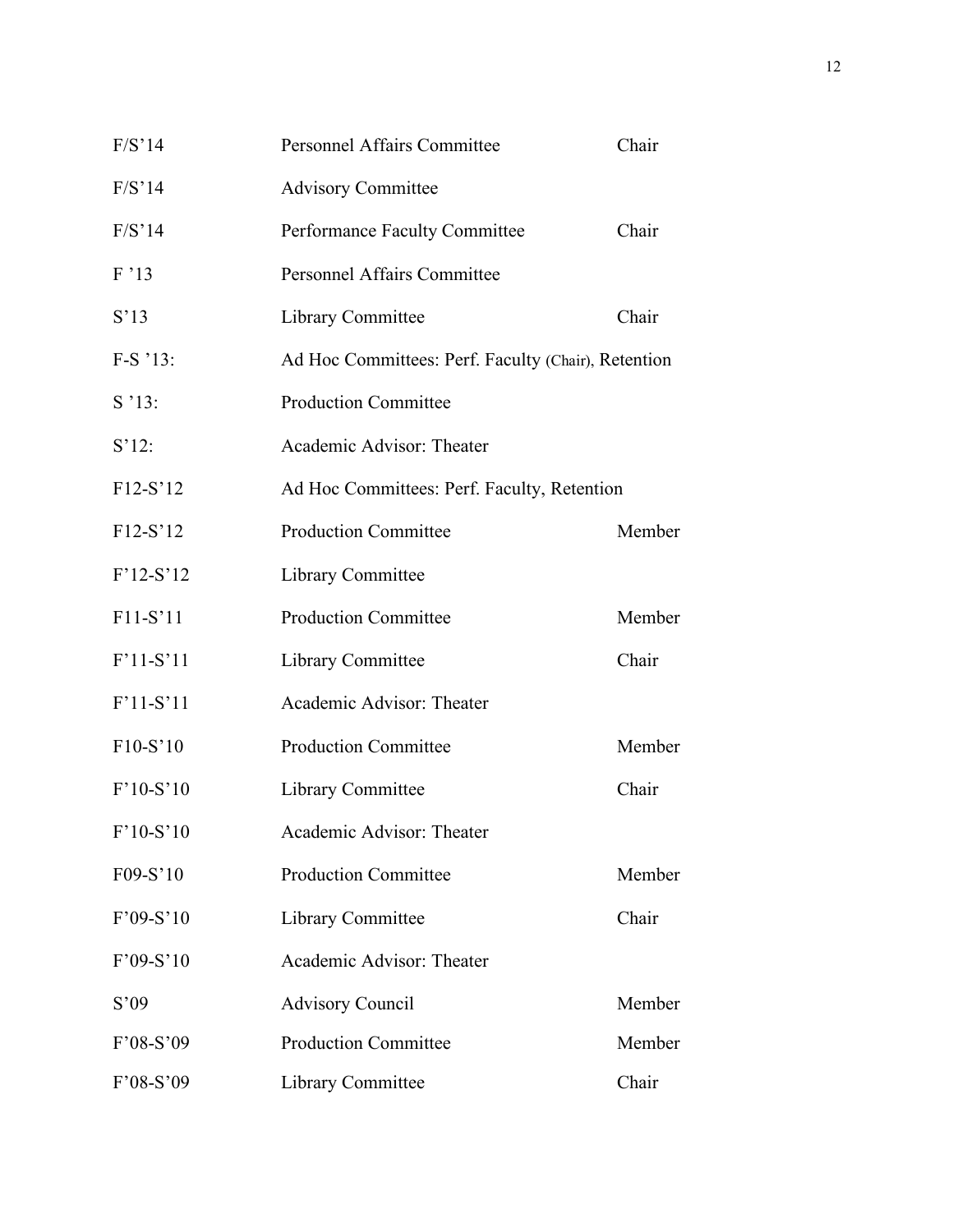| $F'07-S'08$ | <b>Production Committee</b>       | Member |
|-------------|-----------------------------------|--------|
| $F'07-S'08$ | Library Committee                 | Chair  |
| $F'07-S'08$ | K. Meredith Scholarship Committee | Member |
| $F'06-S'07$ | Library Committee                 | Member |
| $F'06-S'07$ | Core Oversight Committee          | Member |

## **Student/Student Organization:**

| 2018         | <b>Faculty Advisor: University Player</b>  |                                                                                                                                                |  |  |
|--------------|--------------------------------------------|------------------------------------------------------------------------------------------------------------------------------------------------|--|--|
| 2017         | Faculty Advisor: University Player         |                                                                                                                                                |  |  |
| 2016         | Faculty Advisor: University Player         |                                                                                                                                                |  |  |
| 2015         | Faculty Advisor: University Player         |                                                                                                                                                |  |  |
| 2014         | <b>Faculty Advisor: University Players</b> |                                                                                                                                                |  |  |
| 2014<br>2013 |                                            | Faculty Advisor for First Stage Spring Production: Brightside Sociopaths<br>Faculty Advisor for First Stage Fall Production: Women and Wallace |  |  |
| 2013         |                                            | <b>Faculty Advisor for First Stage Spring Production: Columbinus</b>                                                                           |  |  |
| 2013         |                                            | Faculty Advisor for UNT Theater improve group "Crackin Up"                                                                                     |  |  |
| 2010         | <b>Faculty Advisor</b>                     | "In the Blood"                                                                                                                                 |  |  |
| 2007         | <b>Faculty Advisor</b>                     | "Cripple of Innishman"                                                                                                                         |  |  |
| 2005         | <b>Faculty Advisor</b>                     | "Savage/Love".                                                                                                                                 |  |  |

### **Professionally Related Community Service/Involvement:**

Local<br>Present-1990 Present-1990 Founder/ Kitchen Dog Theater<br>
Company Member Dallas, TX Company Member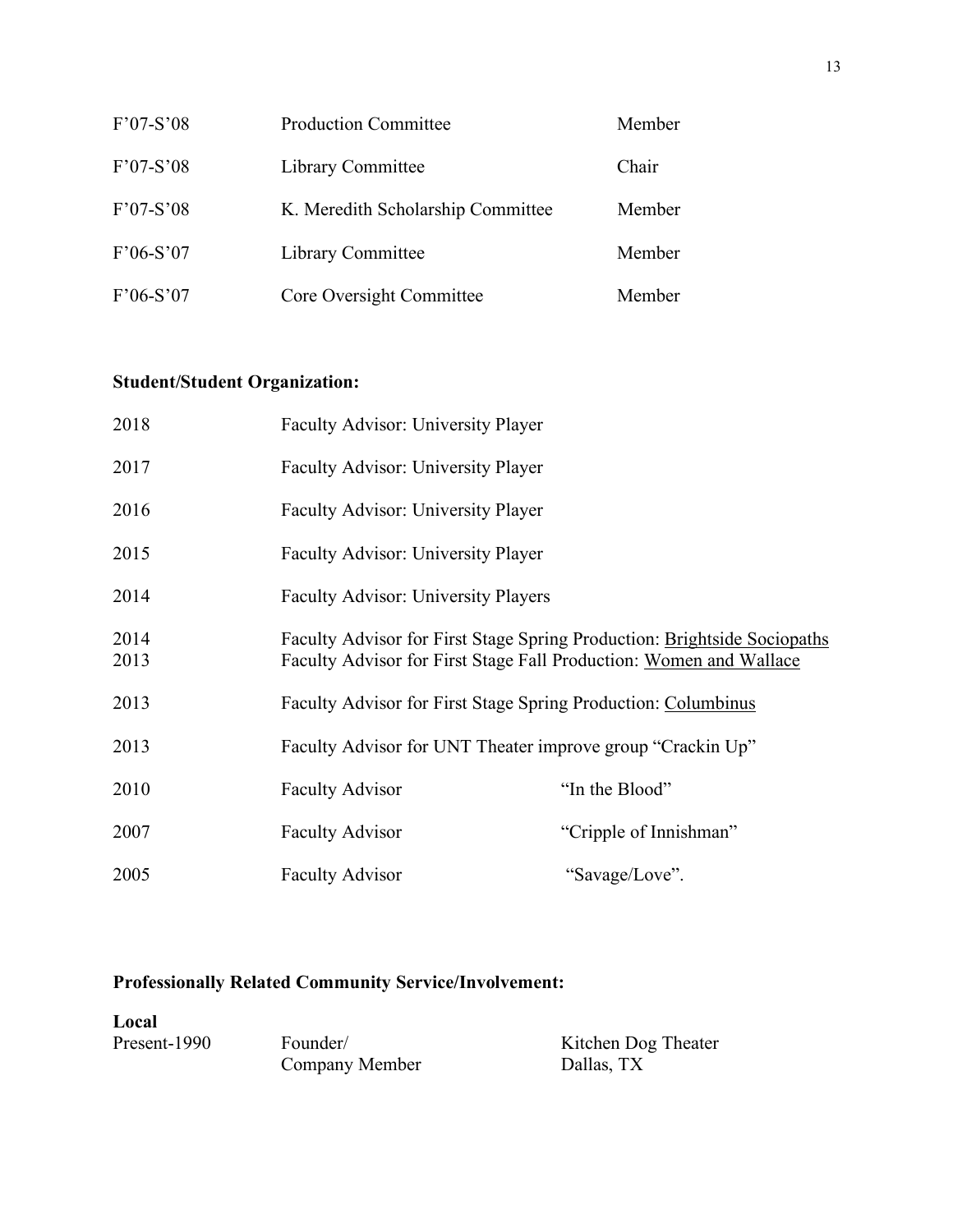Dallas, Tx

## **CREATIVE RESEARCH AND SCHOLARSHIP**

### **ACTING: THEATRE**

#### **"National" (LORT) theatre in the United States: Dallas Theater Center**

*The Dallas Theatre Center is a not-for-profit professional theatre in the United States and a member of the "The League of Resident Theatres" (LORT). Other LORT member theatres include (among others): The Guthrie Theatre in Minneapolis, Arizona Theatre Company in Tucson/Phoenix, The Alley Theatre in Houston, and Arena Stage in Washington, D.C.).*

**Casting Process:** An actor hired to work at a LORT theatre in a leading role has been selected from a national talent pool (sometimes international) of 200+ actors.

*"***Reviewed":** All Dallas productions reviewed by the Dallas Morning News. Productions outside of Dallas were reviewed by the major newspapers in Cleveland, Phoenix, Tucson, Grand Rapids, MI.

## **NATIONAL**: **ACTING: THEATRE**

|                         | Venue                        | Role         | <b>Play</b>                                              |
|-------------------------|------------------------------|--------------|----------------------------------------------------------|
| 2018<br><b>Reviewed</b> | Dallas Theater Center        | Actor        | White Rabbit, Red Rabbit<br><b>One Person Show/Perf.</b> |
| 2018<br><b>Reviewed</b> | Dallas Theater Center        | Paulina      | A Winter's Tale<br><b>DTC Public Works</b>               |
| 2018<br><b>Reviewed</b> | <b>Dallas Theater Center</b> | Ouiser       | <b>Steel Magnolias</b>                                   |
| 2017<br><b>Reviewed</b> | <b>Dallas Theater Center</b> | Mildred      | Miller, Mississippi<br><b>World Premiere</b>             |
| 2017<br><b>Reviewed</b> | Dallas Theater Center        | Clytemnestra | Electra                                                  |
| 2016<br><b>Reviewed</b> | Dallas Theater Center        | Scrooge      | A Christmas Carol                                        |
| 2015<br><b>Reviewed</b> | Dallas Theater Center        | Medea        | Medea                                                    |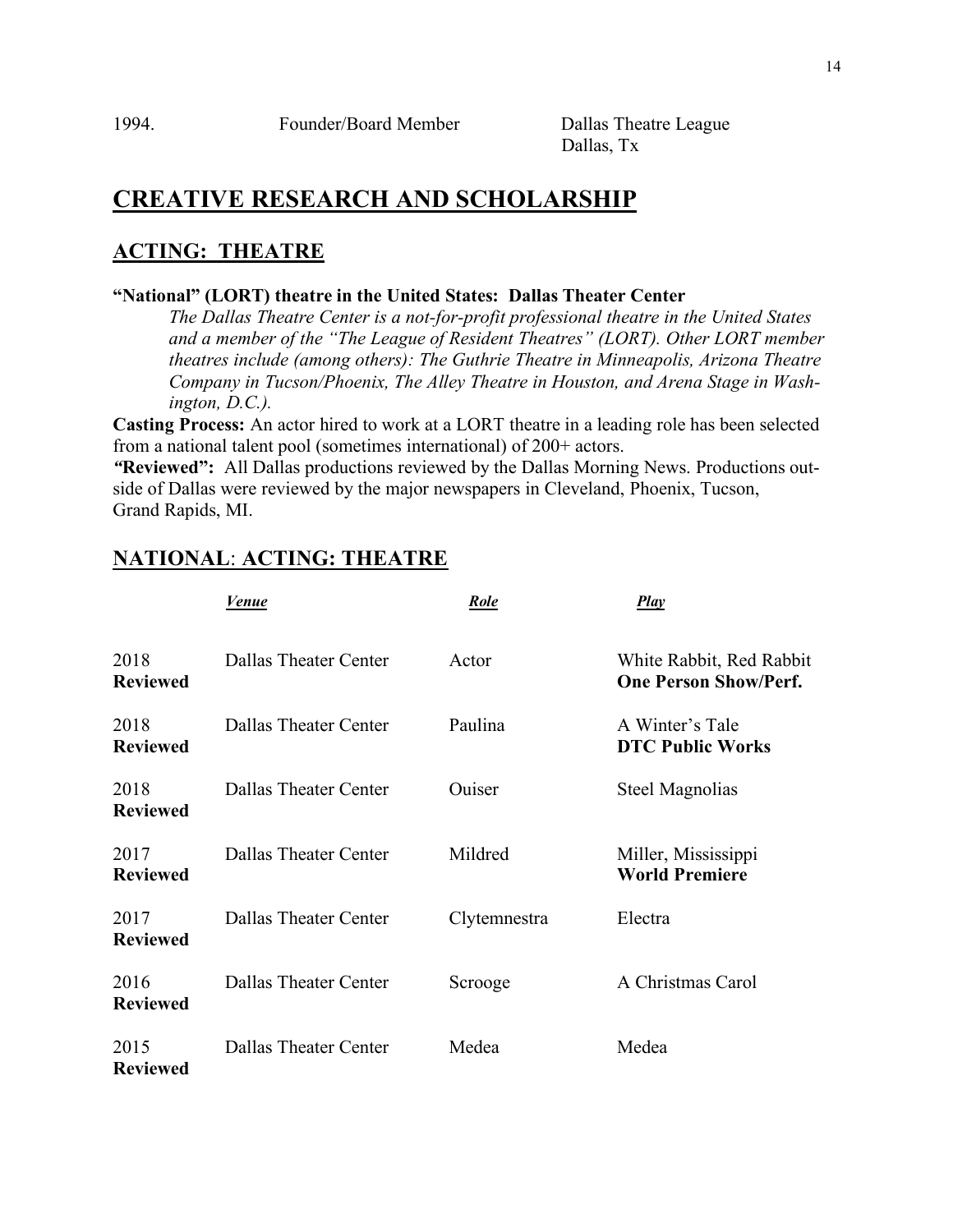| 2015<br><b>Reviewed</b> | Dallas Theater Center        |                                        | Angelique                    | <b>School for Wives</b>         |
|-------------------------|------------------------------|----------------------------------------|------------------------------|---------------------------------|
| 2013<br><b>Reviewed</b> | Dallas Theater Center        | Directed by Joel Ferrell               | Bev/Kathy                    | Clybourne Park                  |
| 2012<br><b>Reviewed</b> | Dallas Theater Center        | Directed by Joel Ferrell               | Annette Raleigh              | God of Carnage                  |
| 2011<br><b>Reviewed</b> | Dallas Theater Center        | Directed by Kevin Moriarty             | Miss Maudie                  | To Kill a Mockingbird           |
| 2011<br><b>Reviewed</b> | Dallas Theater Center        | Directed by Joel Ferrell               | Fraulien Kost                | Cabaret                         |
| 2010<br><b>Reviewed</b> | Dallas Theater Center        | Directed by Amanda Dehnert             | Linda Loman                  | Death of a Salesman             |
| 2009<br><b>Reviewed</b> | <b>Dallas Theatre Center</b> | Directed by Kevin Moriarty             | Hippolyta<br>Dream           | A Midsummer Night's             |
| 2009<br><b>Reviewed</b> | Dallas Theatre Center        | Directed by Kevin Moriarty             | God                          | In the Beginning                |
| 2007<br><b>Reviewed</b> | Dallas Theatre Center        | Directed by Stan Wojewoski             | Mrs. Hurst/<br>Mrs. Gardiner | Pride and Prejudice             |
| 2006<br><b>Reviewed</b> | Dallas Theatre Center        | Adapted and directed by Melissa Cooper | Macbeth                      | "A Macbeth"                     |
| 2003<br><b>Reviewed</b> | Dallas Theatre Center        | Directed by Jonathan Moscone           | Mrs. Cratchit                | A Christmas Carol               |
| 2002<br><b>Reviewed</b> | Dallas Theatre Center        | Directed by Claudia Zelavansky         | Peggy                        | Blur                            |
| 2001<br><b>Reviewed</b> | Dallas Theatre Center        | Directed by Jonathan Moscone           | Belle                        | A Christmas Carol               |
| 2000<br><b>Reviewed</b> | Dallas Theatre Center        | Directed by Richard Hamburger          | Peggy                        | The Front Page                  |
| 2000<br><b>Reviewed</b> | Dallas Theatre Center        | Directed by Reggie Montgomery          | Gerte                        | Crumbs From the<br>Table of Joy |
| 1997<br><b>Reviewed</b> | Dallas Theatre Center        | Directed by Jonathan Moscone           | Lady Chiltern                | An Ideal Husband                |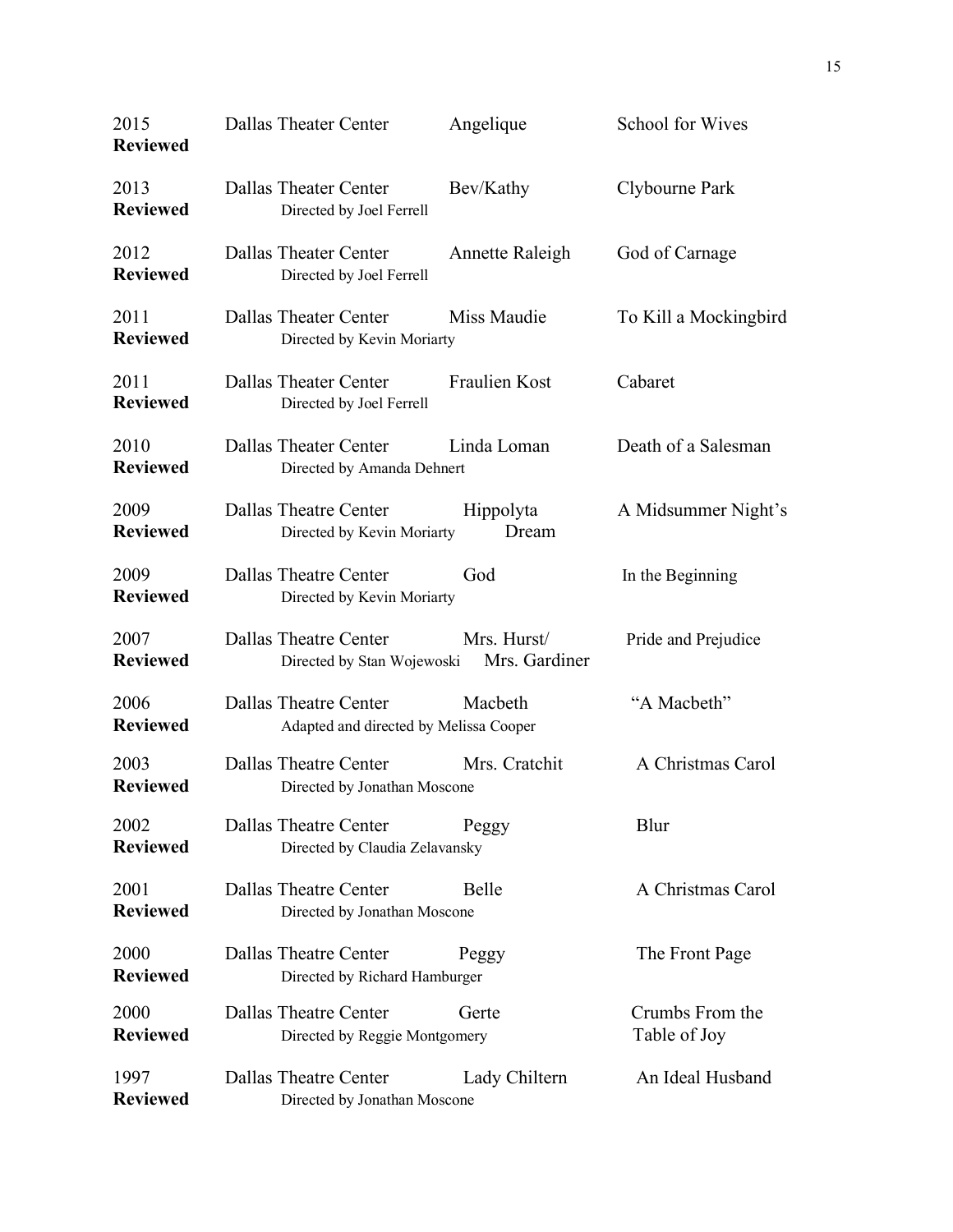| 1997<br><b>Reviewed</b>        | Dallas Theatre Center<br>Directed by Richard Hamburger<br>Scenic Designer: Michael Yeargan | Sally Chisum | The Collected Works<br>of Billy the Kid |
|--------------------------------|--------------------------------------------------------------------------------------------|--------------|-----------------------------------------|
| 1996<br><b>Reviewed</b>        | Dallas Theatre Center<br>Directed by Richard Hamburger                                     | The Angel    | Angels in America<br>Part II            |
| 1996<br><b>Reviewed</b>        | Dallas Theatre Center<br>Directed by Richard Hamburger<br>Scenic Design: Ming Cho Lee      | The Angel    | Angels in America<br>Part I             |
| $1995 - 96$<br><b>Reviewed</b> | Great Lakes Theatre Festival<br>Directed by Victoria Bussert                               | <b>Belle</b> | A Christmas Carol                       |
| 1993<br><b>Reviewed</b>        | Dallas Theatre Center<br>Directed by Jackson Phippen                                       | Eliante      | The Misanthrope                         |

## **REGIONAL: ACTING: THEATRE**

**The theatres in this category are professional, but do not have "LORT" status. Many are nationally reputed, have national professional affiliations and work with nationally reputed artists. These theatres hire a limited number of union (Actor's Equity Association) actors.**

|                         | Venue                                                    | Role              | <b>Play</b>          |
|-------------------------|----------------------------------------------------------|-------------------|----------------------|
| 2007<br><b>Reviewed</b> | Kitchen Dog Theater<br>Director: Tina Parker             | Janie             | <b>End Times</b>     |
| 2005<br><b>Reviewed</b> | Theatre Three<br>Director: Jac Alder                     | Beatrice Campbell | Dear Liar            |
| 1996<br><b>Reviewed</b> | Dallas Shakespeare Festival<br>Director: Katherine Owens | Rosalind          | As You Like It       |
| 1996<br><b>Reviewed</b> | Kitchen Dog Theater<br>Director: Nancy Erhard            | Haley             | The Pitchfork Disney |
| 1995                    | Kitchen Dog Theater                                      | John's Wife       | The Yellow Wallpaper |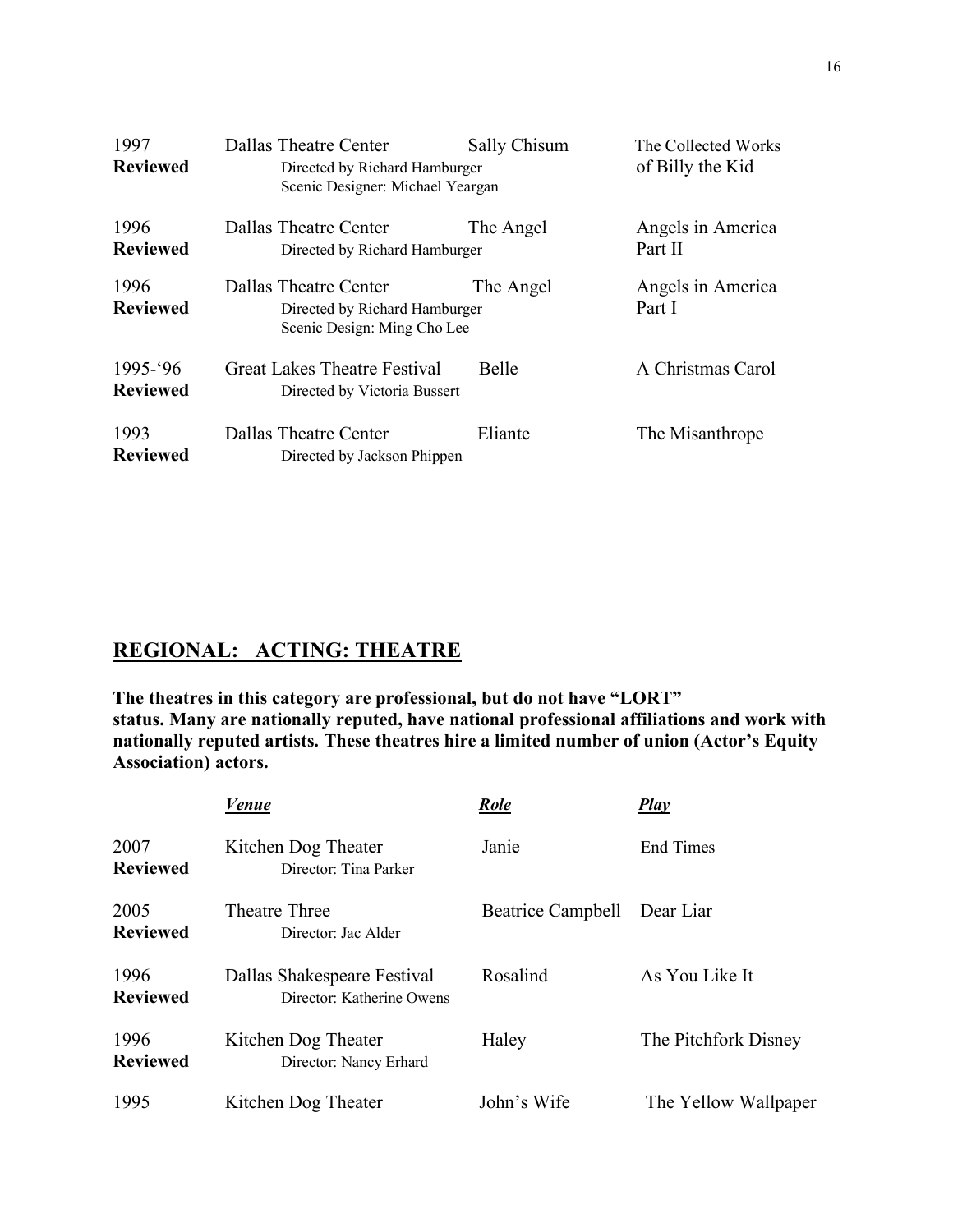| <b>Reviewed</b> | (One Woman Show)                                         |         |                      |
|-----------------|----------------------------------------------------------|---------|----------------------|
| 1994            | Kitchen Dog Theater                                      | Paulina | Death and the Maiden |
| <b>Reviewed</b> | Director: Toni Meijer                                    |         |                      |
| 1994            | Dallas Shakespeare Festival<br>Director: Richard Jameson | Reagan  | King Lear            |
| <b>Reviewed</b> |                                                          |         |                      |
| 1993            | Kitchen Dog Theater<br>Director: Cecil O'Neal            | Ruth    | The Woods            |
| <b>Reviewed</b> |                                                          |         |                      |
| 1992            | Kitchen Dog Theater                                      | Tekla   | The Creditors        |
| <b>Reviewed</b> | Director: Paul Walsh                                     |         |                      |
| 1992            | Kitchen Dog Theater                                      | Manon   | Damned Manon,        |
| <b>Reviewed</b> | Director: Dan Day                                        |         | Sacred Sandra        |

## **STAGED READING SERIES: New Works**

#### **"New Works"**

- **Plays in process, written by award-winning, nationally recognized, award-winning playwrights.**
- **Playwrights were in-residence for each workshop/reading listed.**
- **Plays were given a public workshop performance at nationally recognized venue.**

| 2018                  | Dallas Theater Center                         | <b>Multiple Plays</b> |
|-----------------------|-----------------------------------------------|-----------------------|
| Invited/Nat'l         | New Works Intensive                           | Dallas, TX            |
| 2017                  | Dallas Theater Center                         | <b>Multiple Plays</b> |
| Invited/Nat'l         | New Works Workshop Intensive                  | Dallas, TX            |
| 2017<br>Invited/Nat'l | Dallas Theater Center<br>"Sam Houston Trials" | Dallas, TX            |
| 2017                  | Dallas Theater Center                         | <b>Multiple Plays</b> |
| Invited/Nat'l         | New Works Intensive                           | Dallas, TX            |
| 2016                  | Dallas Theater Center                         | <b>Multiple Plays</b> |
| Invited/Nat'l         | New Works Intensive                           | Dallas, TX            |
| 2014                  | Kitchen Dog Theater New Works Festival        | Kitchen Dog Theater   |
| Invited/Nat'l         | "The Fault"                                   | Dallas, TX            |
| 2013                  | Kitchen Dog Theater New Works Festival        | Kitchen Dog Theater   |
| Invited/Nat'l         | "Monster Heart"                               | Dallas, TX            |
| 2011                  | Kitchen Dog Theater New Works Festival        | Kitchen Dog Theater   |
| Invited/Nat'l         | "Exit; Pursued by a Bear"                     | Dallas, TX            |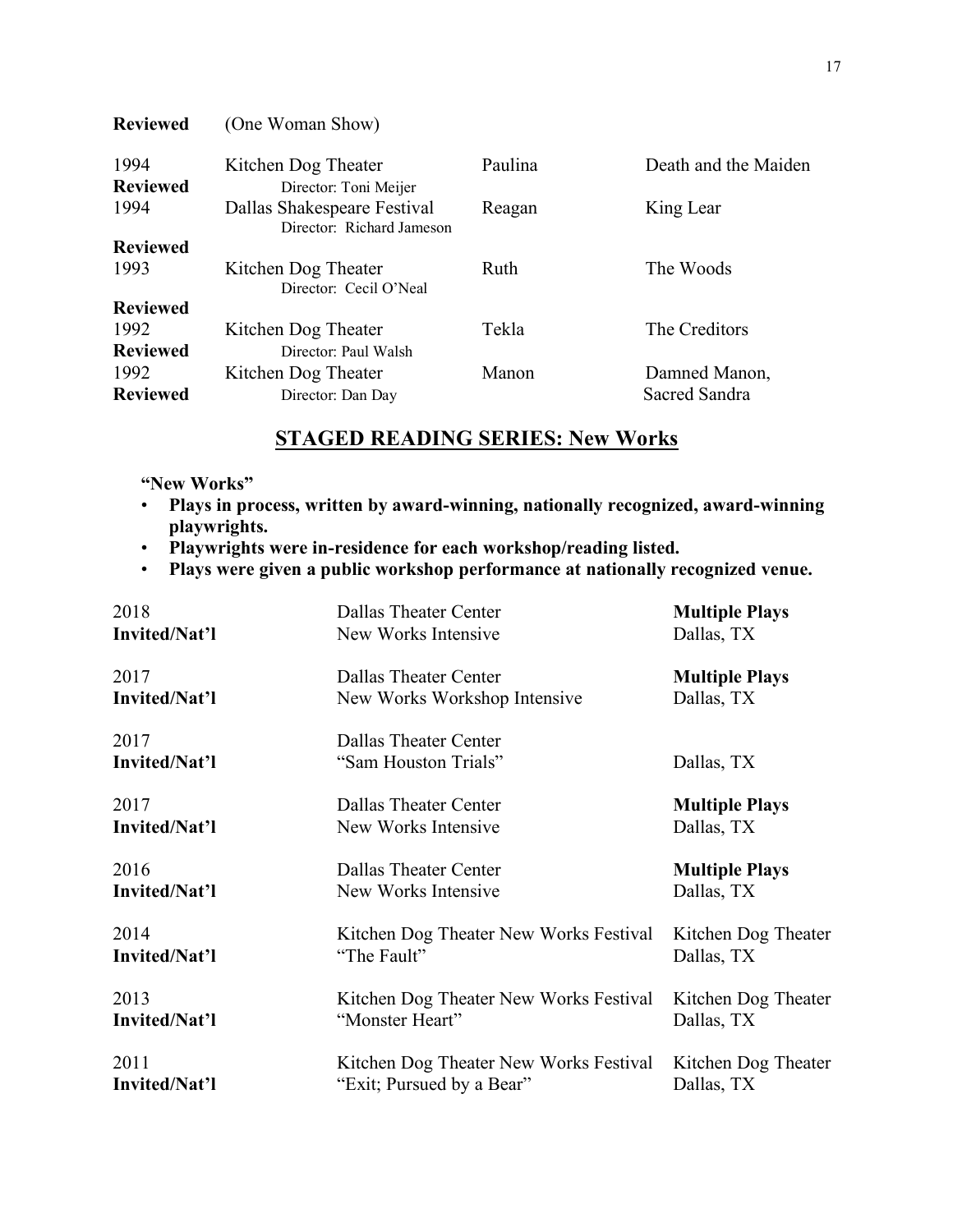| 2009                                | Kitchen Dog Theater New Works Festival                                   | Kitchen Dog Theater               |
|-------------------------------------|--------------------------------------------------------------------------|-----------------------------------|
| Invited/Nat'l                       | "Iraq: A Love Story"                                                     | Dallas, TX                        |
| 2008-Oct.<br>Invited/Int'l          | Zipper Theatre (Off-Off Broadway)<br>"Overboard"                         | New York, NY                      |
| 2008<br>Invited/<br>Regional        | Kitchen Dog New Works Festival<br>"Tall Thin Walls of Regret"            | Kitchen Dog Theater<br>Dallas, TX |
| 2007<br>Invited/Nat'l               | Minneapolis Playwright's Center                                          | Minneapolis, MN                   |
| 2007                                | Fresh Ink Series                                                         | <b>Dallas Theatre Center</b>      |
| <b>Invited/Nat'l</b>                | "Des Moines"                                                             | Dallas, TX                        |
| 2006                                | Fresh Ink Series                                                         | <b>Dallas Theatre Center</b>      |
| Invited/Nat'l                       | "Girl Blog From Iraq"                                                    | Dallas, TX                        |
| 2006                                | Fresh Ink Series                                                         | Dallas Theatre Center             |
| Invited/Nat'l                       | "Psychos Never Dream"                                                    | Dallas, TX                        |
| 2006<br>Invited/<br><b>Regional</b> | Kitchen Dog New Works Festival<br>"SWASS" (A full length One Woman play) | Kitchen Dog Theater<br>Dallas, TX |
| 2005                                | Fresh Ink Series                                                         | <b>Dallas Theater Center</b>      |
| Invited/Nat'l                       | "And Jesus Moonwalked                                                    | Dallas, TX                        |
| 2005                                | Fresh Ink Series                                                         | DallasTheater Center              |
| Invited/Nat'l                       | "Cradle of Man"                                                          | Dallas, TX                        |
| 2004                                | Fresh Ink Series                                                         | <b>Dallas Theater Center</b>      |
| Invited/Nat'l                       | "Pro Bono Publico"                                                       | Dallas, TX                        |
| 2004                                | Kitchen Dog New Works Festival                                           | <b>KDT</b>                        |
| Invited/Nat'l                       | A Japanese Death Poem"                                                   | Dallas, TX                        |

## **FEATURED ACTRESS APPEARANCES**

| 2017<br>Invited/International | Dallas Symphony Orchestra<br>Beyond the Score: Prokofiev 5                                              | Dallas, TX |
|-------------------------------|---------------------------------------------------------------------------------------------------------|------------|
| 2017<br>Invited/Nat'l         | Juliette Fowler Communities Visionary Women Dallas, TX<br>Annual Luncheon Honoring Kay Bailey Hutchison |            |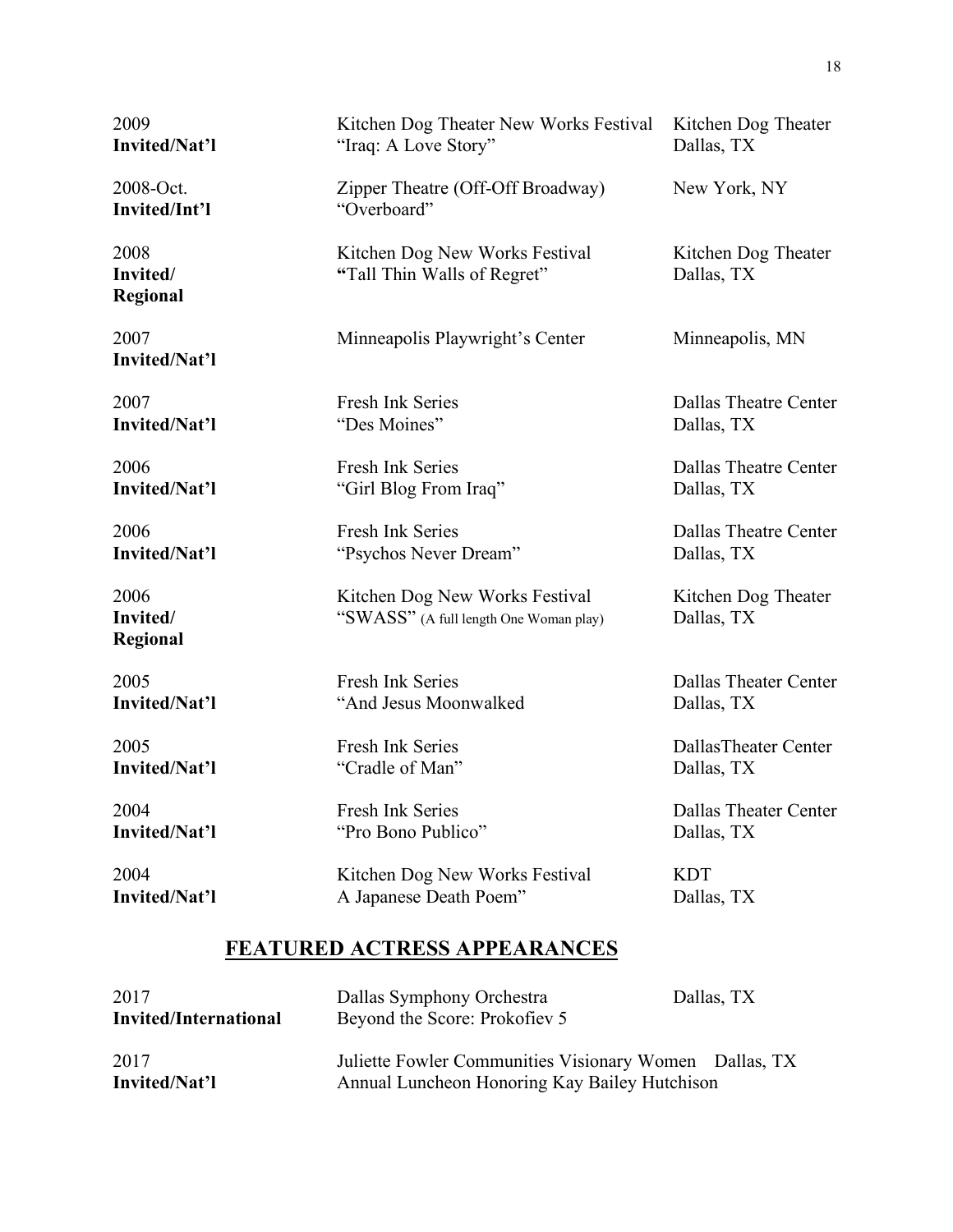| 2016<br><b>Invited/National</b> | Dallas Symphony Orchestra: Narrator Carnivale of the Animals                      |                                |  |
|---------------------------------|-----------------------------------------------------------------------------------|--------------------------------|--|
| 2016<br><b>Invited/National</b> | A Love Offering (play reading) Dallas Theater Center                              | Dallas, TX                     |  |
| 2016<br><b>Invited/National</b> | Are You Now or Have You Ever Been: Waterpower Theater<br>Out of the Loop Festival | Dallas, TX                     |  |
| 2015<br>Invited/Nat'l           | Dallas Museum of Art:<br>"Texas Bound" Series                                     | <b>Short Stories (Fiction)</b> |  |
| 2015<br><b>Invited/Regional</b> | <b>Orpheus Chamber Singers</b><br>"Skyfall: Music From the Silver Screen"         | Dallas City Performance Hall   |  |
| 2014<br>Invited/Nat'l           | Preston Jones Tribute<br>Reading of "Remember"                                    | Dallas Theater Center          |  |
| 2013<br><b>Invited/Regional</b> | <b>Orpheus Chamber Singers</b>                                                    | Dallas City Performance Hall   |  |
| 2013<br>Invited/Nat'l           | Schmidt and Jones National Musical<br><b>Theater Awards Ceremony</b>              | Lyric Stage                    |  |
| 2012<br>Invited/Nat'l           | Turtle Creek Chorale:<br>"Madonna to Madonna"                                     | Meyerson Symphony Center       |  |
| 2012<br>Invited/Nat'l           | Turtle Creek Chorale:<br>"Comfort and Joy"                                        | Meyerson Symphony Center       |  |
| 2011<br>Invited/Nat'l           | Dallas Museum of Art:<br>"Texas Bound" Series                                     | <b>Short Stories (Fiction)</b> |  |
| (2x)<br>2010<br>Invited/Nat'l   | Dallas Museum of Art:<br>"Texas Bound" Series                                     | <b>Short Stories (Fiction)</b> |  |
| 2009<br>Invited/Nat'l           | Dallas Museum of Art:<br>"Texas Bound" Series                                     | <b>Short Stories (Fiction)</b> |  |
| 2008<br>Invited/Nat'l           | Dallas Museum of Art:<br>"Texas Bound" Series                                     | <b>Short Stories (Fiction)</b> |  |
| $2004 - 00$<br>Invited/Nat'l    | Dallas Museum of Art:<br>"Texas Bound" Series                                     | <b>Short Stories (Fiction)</b> |  |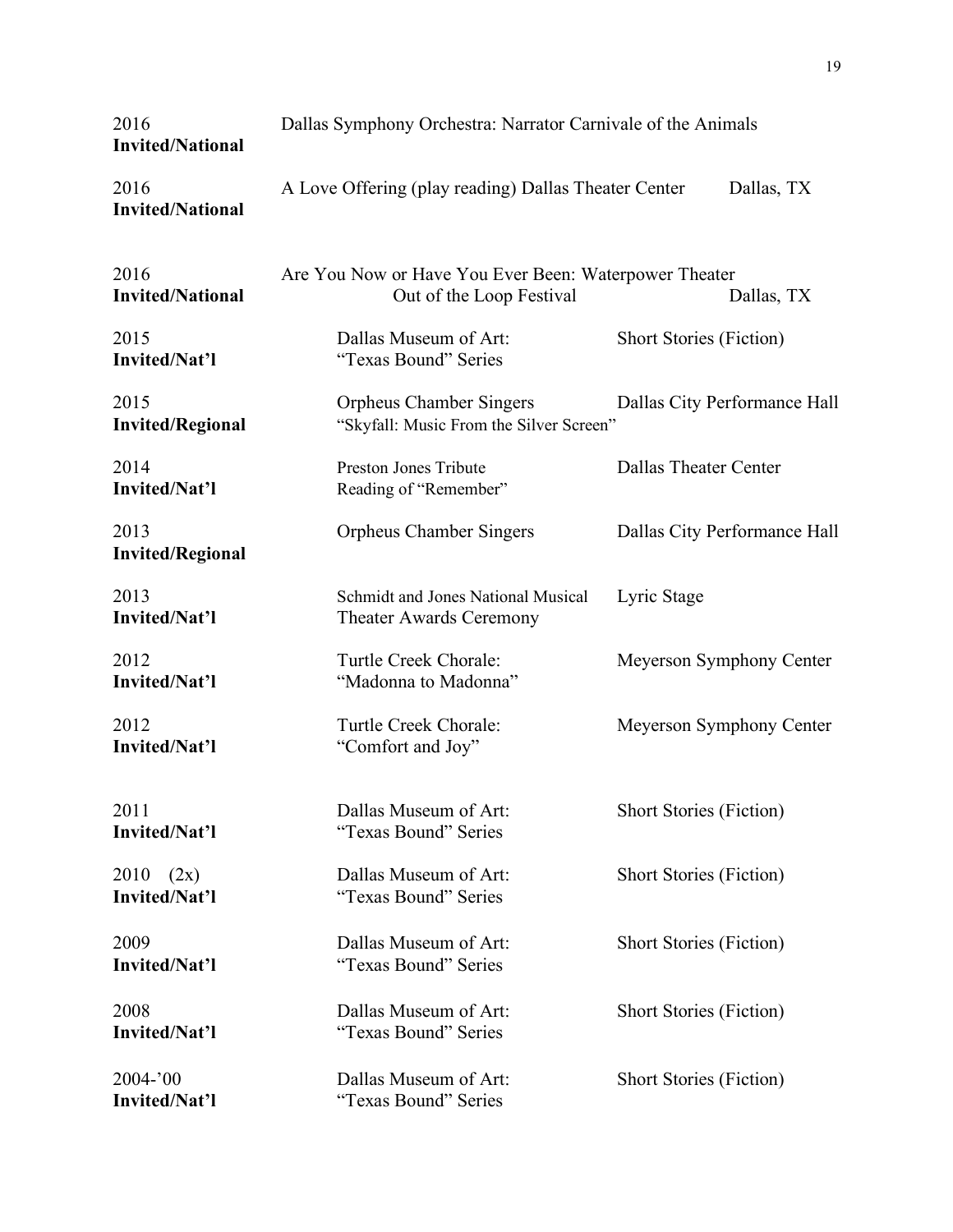## **ACTING: Television/Film Major Motion Picture/Television Series**

### **INTERNATIONAL/NATIONAL**

**"International":** Project is broadcast/utilized both inside and outside of the United States. **"Casting Process": ALWAYS international/national talent pool based on audition/demo.**

| 2015                       | "Marisol"                      | Lead                                      | <b>Eugene Martin, Dir.</b>   |
|----------------------------|--------------------------------|-------------------------------------------|------------------------------|
| 2010                       | "Seven Days in Utopia"<br>Dir. | Co-Star                                   | <b>Matthew Russell,</b>      |
| 2007                       | "Missionary Man"               | <b>ADR</b> / female lead                  | <b>Sony Pictures</b>         |
| 2006                       | "Prison Break"                 | <b>Supporting</b>                         | 20 <sup>th</sup> Century Fox |
| 2006                       | "Inspector Mom"                | <b>Guest Star</b>                         | <b>Lifetime Telelvision</b>  |
| 1998<br><b>Feats!</b> Ent. | "Dog Days of the West"         | Lead                                      | <b>Big</b>                   |
| 1997-'96                   | "Francesco's Friendly World"   | <b>Lead Voice</b><br><b>6 Shows</b>       | Edumundo Prod.               |
| 1997-'95                   | "Wishbone"                     | <b>Multiple Lead Roles</b><br>12 Episodes | <b>PBS</b>                   |
| 1995                       | "Walker, Texas Ranger"         | Co-Star                                   | NBC                          |
| 1992                       | "JFK"                          | <b>Supporting</b>                         | <b>Warner Brothers</b>       |

### **ACTING: On Camera Broadcast Corporate Industrial/TV Commercial/Web**

#### **INTERNATIONAL**

**"International":** Project is broadcast/utilized both inside and outside of the United States. **"Casting Process": Often national talent pool based on audition/demo.**

| <b>Client</b>                     | <b>Type of Project</b> | Title  |
|-----------------------------------|------------------------|--------|
| <b>American Heart Association</b> | <b>DVD</b>             | "ACLS" |
| <b>Worldwide</b>                  |                        |        |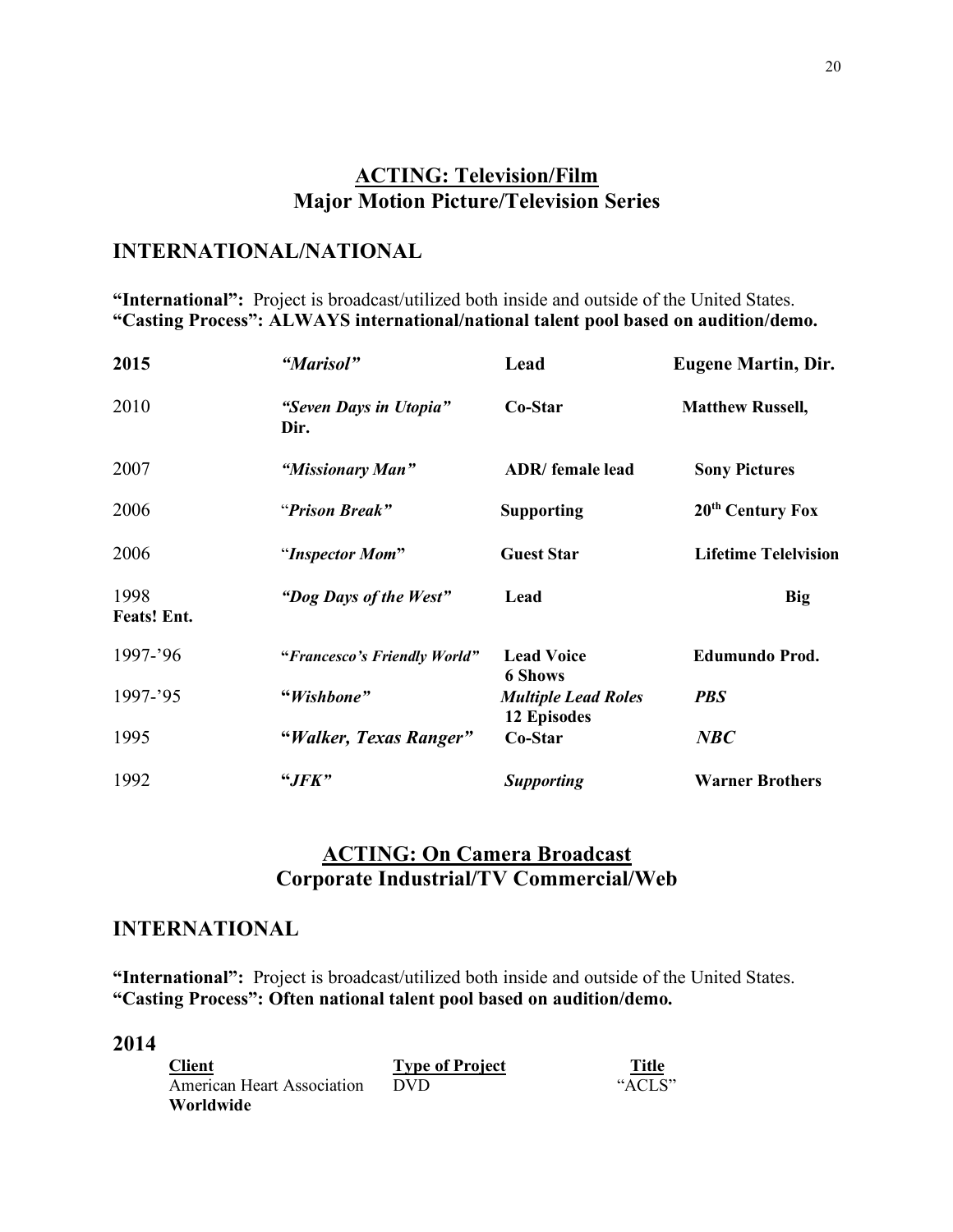|      | Miles Corporate Media, Inc.<br><b>Balcom Agency</b><br>Worldwide                   | Narration $(X2)$<br>Narration $(X2)$ | Frito Lay<br>Justin Boots                                |
|------|------------------------------------------------------------------------------------|--------------------------------------|----------------------------------------------------------|
| 2010 | <b>Client</b><br>American Heart Association<br>Worldwide                           | <b>Type of Project</b><br><b>DVD</b> | <u>Title</u><br>"ACLS"                                   |
| 2009 | <b>Client</b>                                                                      | <b>Type of Project</b>               | <b>Title</b>                                             |
|      | Mary Kay Cosmetics<br>Worldwide                                                    | Narration                            | Inner Circle                                             |
| 2008 | <b>WAL-MART</b><br><b>Canada/South America</b>                                     | <b>Brand Video</b>                   |                                                          |
|      | <b>Client</b>                                                                      | <b>Type of Project</b>               | <b>Title</b>                                             |
| 2007 | J.C. Penney Company<br><b>Canada/South America</b>                                 | Corporate Video                      | Electronic Article Surveillance                          |
|      | <b>Client</b>                                                                      | <b>Type of Project</b>               | <b>Title</b>                                             |
|      | <b>American Heart Association</b><br>Worldwide                                     | Spokesperson                         | "PEARS" Int'l Training Video                             |
|      |                                                                                    |                                      |                                                          |
|      | Intercontinental Hotel Group<br>(International attendees/Re-<br><b>Broadcast</b> ) | Live Event Hostess                   | <b>International Corporate</b><br>Conference/Holiday Inn |
|      | NEC CPE Engineering<br>Worldwide/Web                                               | Corporate Video                      | <b>Technology Highlights</b>                             |
| 2006 | <b>Client</b>                                                                      | <b>Type of Project</b>               | <b>Title</b>                                             |
|      | J.C. Penny Company<br><b>Canada/South America</b>                                  | <b>Industrial Film</b>               | "Redbox Gift Launch"                                     |
|      | J.C.Penny Company<br>ada/South America                                             | <b>Industrial Film</b>               | "Selling with Security" Can-                             |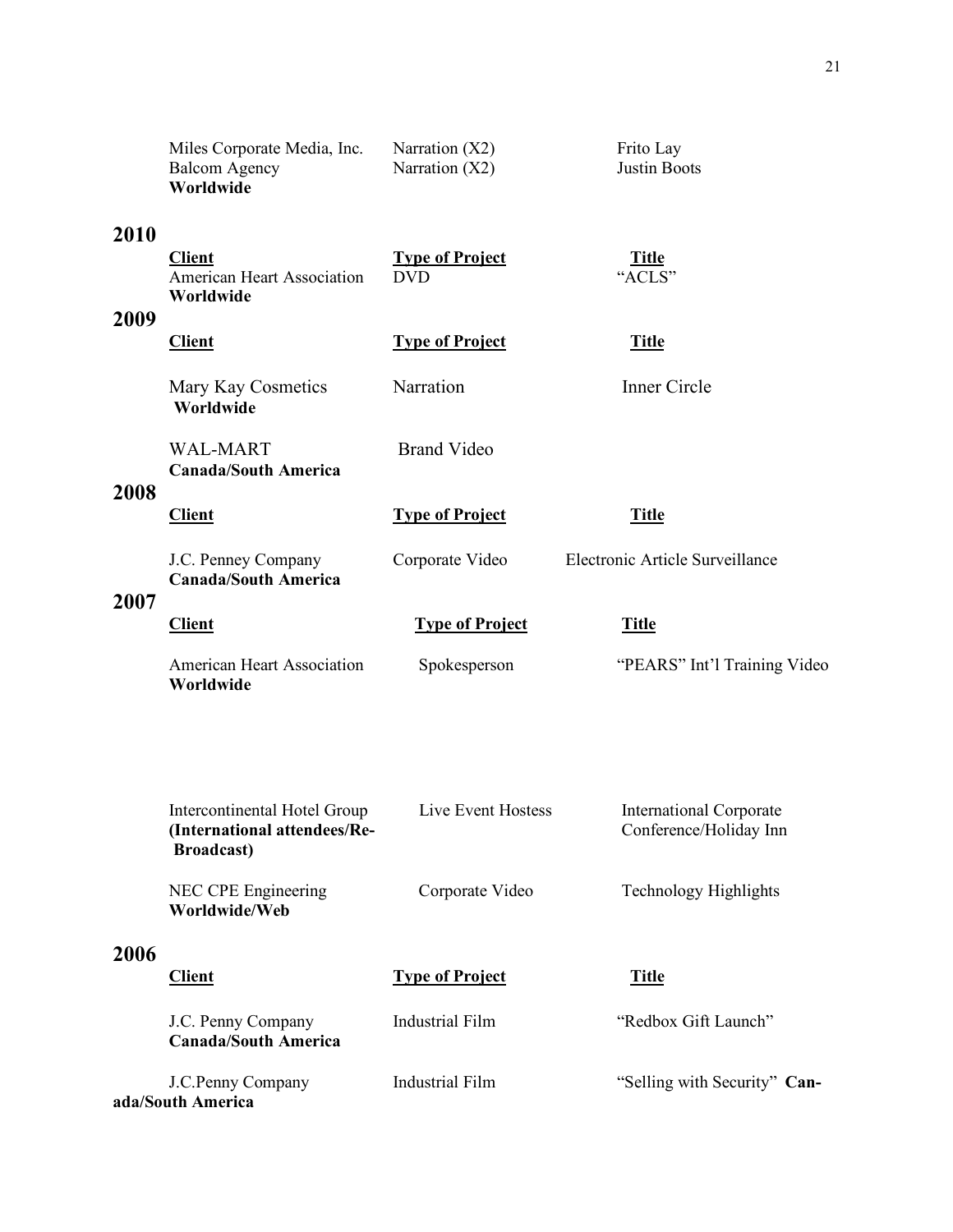#### **2005**

| <b>Client</b>                            | <b>Type of Project</b> | Title                       |
|------------------------------------------|------------------------|-----------------------------|
| American Heart Association.<br>Worldwide | Industrial Film        | "Learn it Now-Multi Nat'l." |
| Fedex Kinko's<br>Worldwide               | Industrial Film (2)    | "Negative Customers"        |

### **ACTING: On Camera**

## **NATIONAL**

#### **"National"**

Project is broadcast/viewed across the United States. **"Casting Process": Often national talent pool based on audition/demo.**

## **2014**

|      | <b>Client</b>                    | <b>Type of Project</b>          | <b>Title</b>                                   |
|------|----------------------------------|---------------------------------|------------------------------------------------|
| 2013 | The Hollow<br>Splash Media Group | Feature Film<br>Industrial Film | Lead (Steve Mahone, Dir.)<br><b>LOUD CLOUD</b> |
|      | <b>Client</b>                    | <b>Type of Project</b>          | <b>Title</b>                                   |
|      | TED SAMORE PROD.                 | Industrial Film                 | "Magic/Kindness"                               |
| 2012 |                                  |                                 |                                                |
|      | <b>Client</b>                    | <b>Type of Project</b>          | <b>Title</b>                                   |
|      | Mr. Tech Man                     | <b>Broadcast Industrial</b>     | Mr. Tech Man                                   |
| 2011 |                                  |                                 |                                                |
|      | <b>Client</b>                    | <b>Type of Project</b>          | <b>Title</b>                                   |
|      | The Home Depot                   | Spokes: Internet (15 Spots)     | <b>Product Demo/Review</b>                     |

Aids Vaccine Org. TV Commercial/Internet Aids Vaccine Now Preston Kelly TVOC:60 "Physicians Mutual"<br>Pursuant: Boy & Girls Clubs OC/IND "Major Gift Video" Pursuant: Boy & Girls Clubs OC/IND

| <b>Client</b> | <b>Type of Project</b> | Title |
|---------------|------------------------|-------|
|               |                        |       |

| Physicians Mutual | <b>Television Commercial</b> | "Hard Work Anthem" |
|-------------------|------------------------------|--------------------|
| Frito Lay         | Corporate Industrial         | "Imagination"      |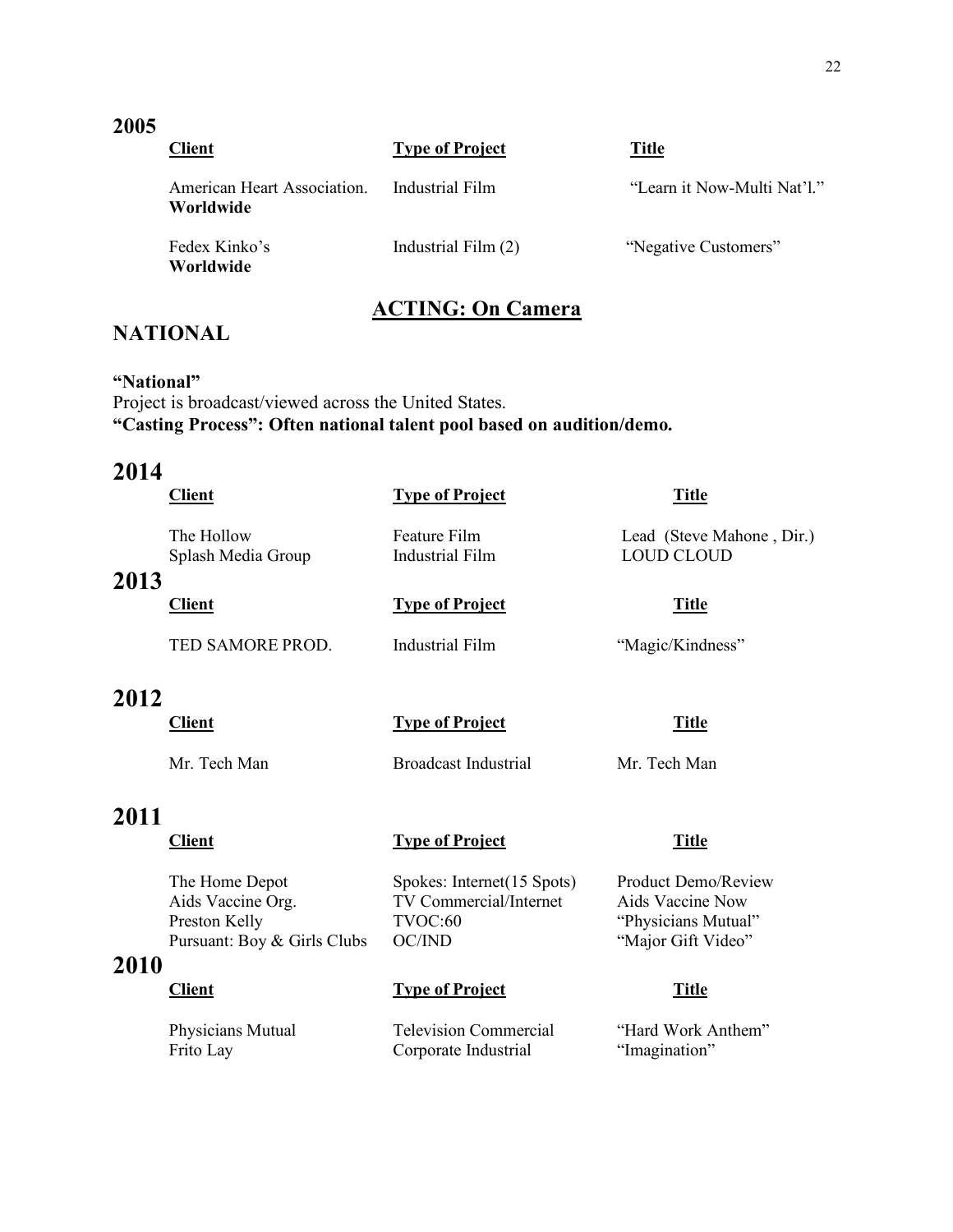|      | <b>Texas Tourism</b>                                                                              | <b>TEX Sales Video</b>                                                                        | National Web                                                                                |
|------|---------------------------------------------------------------------------------------------------|-----------------------------------------------------------------------------------------------|---------------------------------------------------------------------------------------------|
| 2007 | <b>Client</b>                                                                                     | <b>Type of Project</b>                                                                        | <b>Title</b>                                                                                |
|      | <b>WAL-MART</b><br>FED-EX-Kinko's                                                                 | Principal Performer "Mom"<br><b>Industrial Film</b>                                           | "Hi Mom" (2 Spots)<br>Workplace Achievement                                                 |
|      | JC Penny, Co.                                                                                     | <b>Training Film</b>                                                                          | Workplace Dynamics                                                                          |
| 2006 | <b>Client</b>                                                                                     | <b>Type of Project</b>                                                                        | <b>Title</b>                                                                                |
|      | <b>VHA Satellite Network</b><br><b>Tenent Healthcare</b><br><b>BNSF</b><br><b>PDC</b> Productions | Industrial Film: Host<br><b>Industrial Film</b><br><b>Industrial Film</b><br>DECA Live Anner. | "Community Benefits Video"<br>"The Hospital Zone"<br>"OpStop Video"<br>International Career |
| ence |                                                                                                   |                                                                                               | Development. Confer-                                                                        |
| 2005 | <b>Client</b>                                                                                     | <b>Type of Project</b>                                                                        | <b>Title</b>                                                                                |
| 2004 | <b>HSTN</b><br>Pier 1 Imports<br>Tenet Healthcare                                                 | Host/Industrial<br><b>Industrial Film</b><br><b>Industrial Film</b>                           | "Restorative Care"<br>"Host a Party"<br>"The Hospital Zone"                                 |

#### **2004**

Pier 1 Imports<br>
Data Alliance Group<br>
Industrial Film 
"Armstrong Relocation" 
"Armstrong Relocation"

## **ACTING: Voice Over**

### **INTERNATIONAL**

**"International":** Project is broadcast/utilized both inside and outside of the United States. **"Casting Process": Often national talent pool based on audition/demo.**

## **2018**

1856 Spoke Media and Steven Walters, Producers **Podcast**

## **2009**

#### **Client Type of Project Title**

#### **Client Type** of **Project Title**

Data Alliance Group Industrial Film "Armstrong Relocation"<br>
Aspen Tech Industrial Film "Aspen One DVD" Industrial Film "Aspen One DVD"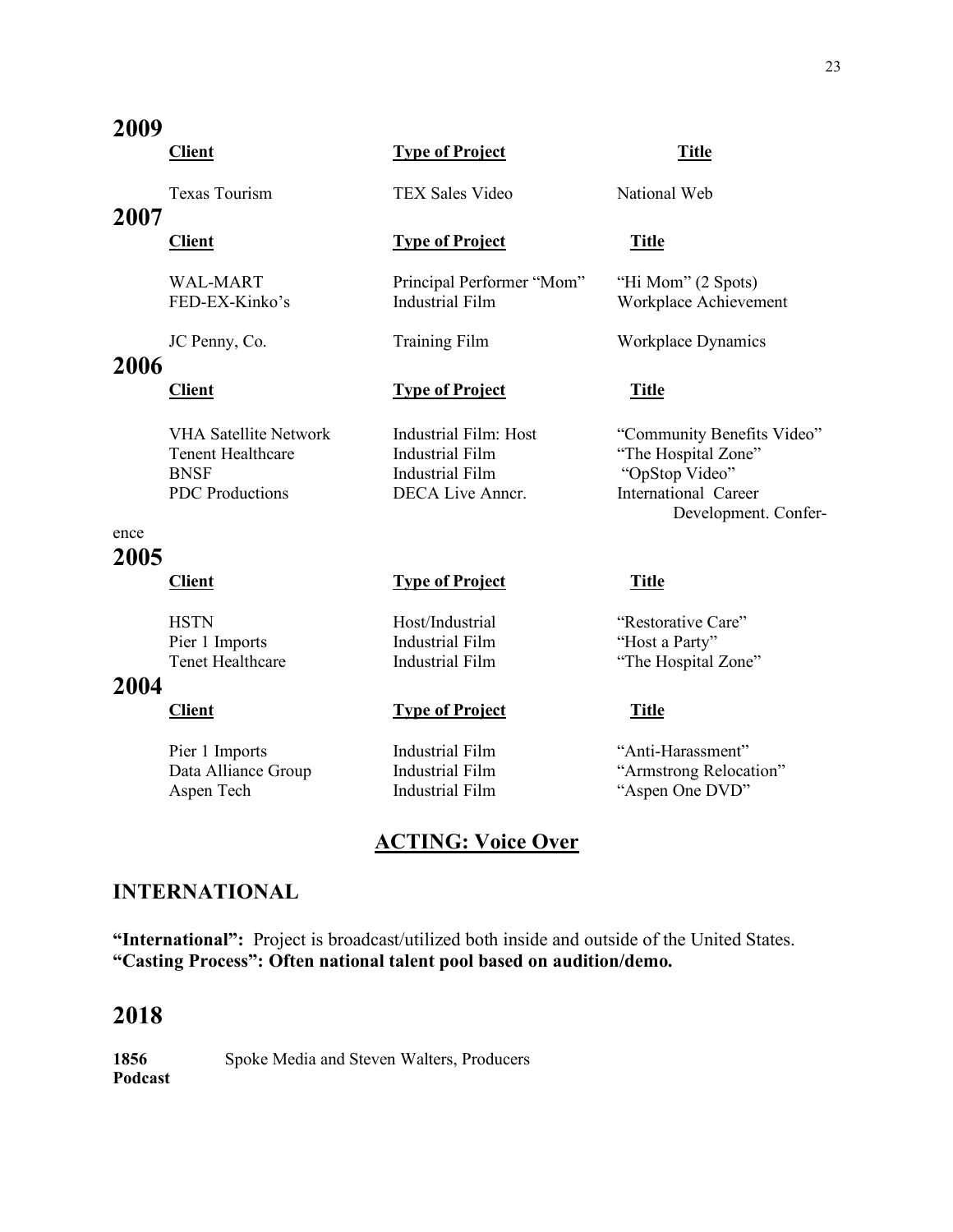**Audio Books:** The Inverstellar Bride Series Books 12 and 13 **Audible.com**

## **2017**

| <b>Client</b>                             | <b>Type of Project</b>                           | <b>Title</b>   |
|-------------------------------------------|--------------------------------------------------|----------------|
| Lockheed Martin                           | Narration $(x3)$                                 | Corp SLM Video |
| <b>Audio Books:</b><br>Audible.com        | The Inverstellar Bride Series Books 1 through 11 |                |
| 2016<br><b>Client</b>                     | <b>Type of Project</b>                           | <b>Title</b>   |
| Mary Kay Cosmetics<br>(International)     | Narration                                        | 1 DVD          |
| <b>Lockheed Martin</b><br>(International) | Narration                                        | "Together"     |

## **2015**

**Client Type of Project Title** Mary Kay Cosmetics Narration 3 DVD's **Worldwide** AVON Narration "Beauty Advisor/<br>
Worldwide "Domestic Violen" **Worldwide "**Domestic Violence" **(2 projects)** Alcon Labs Narration Narration ORIE **China. U.K.**

## **2013**

**Client Type of Project Title**

#### **2011**

**Client Type** of **Project Title** 

Mary Kay Cosmetics Narration Mary Kay Foundation*British* Telecom Narration "Brand Launch" Video

Massage Heights Narration National Recruitment Video/CD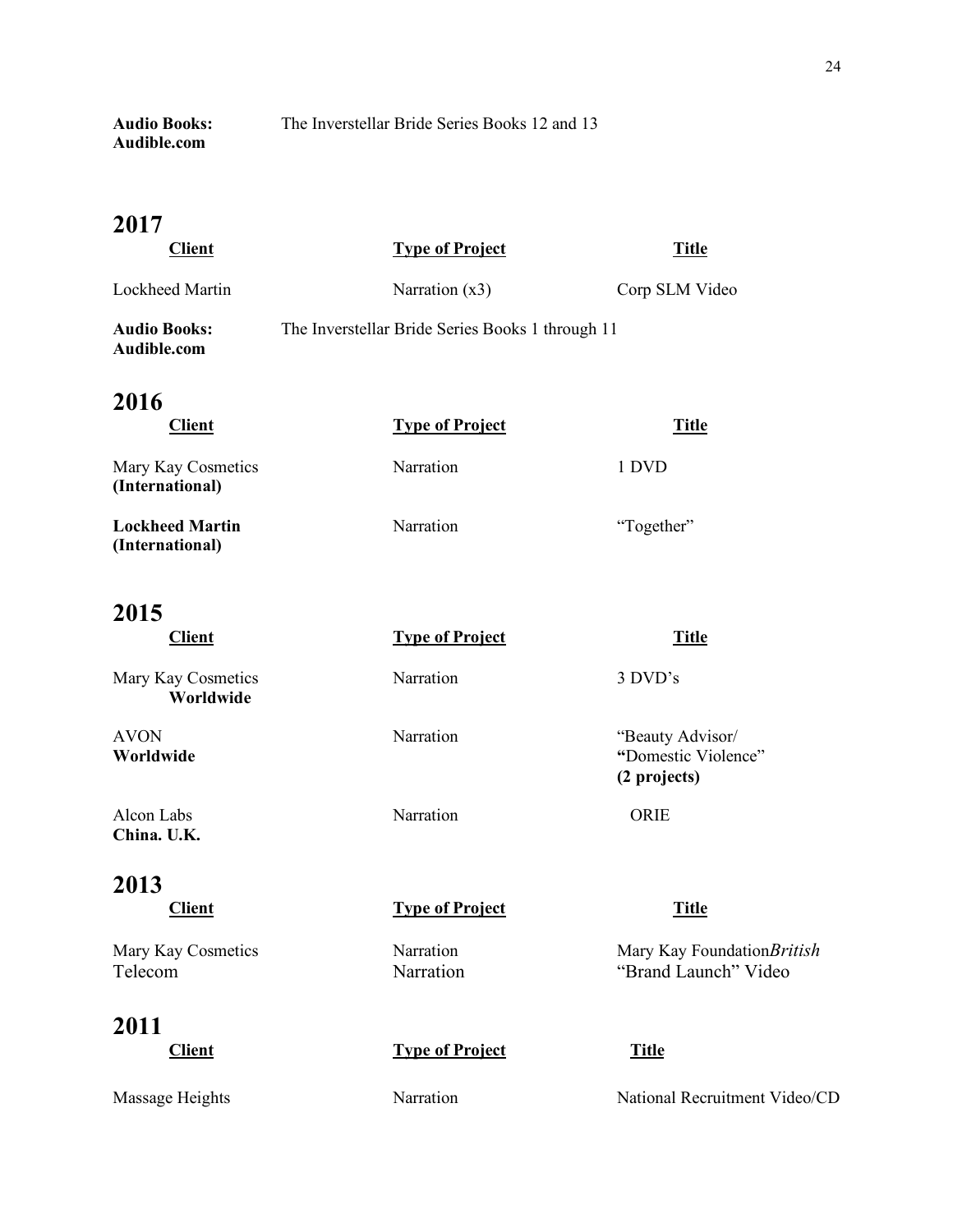Red Hot Media Narration Narration Plains Capital Corporation Jimmy Dean Narration Narration "Comarka DVD Report" Hewlett-Packard Narration Narration "HP Healthcare Solutions" AMS Pictures Narration "Invensys Vignettes" Narration "Invensys Vignettes" Zoom. 7, INC. Zoom. 7, INC. Narration

## **2010**

### **Client Type of Project Title**

**(World Wide)**

Mary Kay Cosmetics Narration EU Recruitment Training Video

## **ACTING: Voice Over**

#### **NATIONAL**

**"National"** Project is broadcast/viewed across the United States. **"Casting Process": Often national talent pool based on audition/demo.**

| <b>Client</b>              | <b>Type of Project</b>        | <u>Title</u>                 |
|----------------------------|-------------------------------|------------------------------|
| Anthem Media               | Radio: 30                     | Safer                        |
| Anthem Media               | Radio:60                      | <b>Borders</b>               |
| Anthem Media               | Radio:60                      | Everyone In                  |
| Anthem Media               | TV:30                         | Everyone In                  |
| <b>Dunlop Productions</b>  | Spokesperson                  | EarthX: Live Event Fair Park |
| Anthem Media/Message, Inc. | Radio:60                      | Desperate V2                 |
| Rush Olson                 | Narration                     | "Heck Yeah" Video            |
| <b>Redonk Marketing</b>    | Narration (x5 videos)         | Secureworks/Flash Blade      |
| Beaker Films, LLC          | Narration                     | Lockwood/Neurocrine TD       |
| On Message, Inc.           | Radio: $60(x3 \text{ spots})$ | De What                      |
| On Message, Inc.           | Radio: 30 Web                 | Leader                       |
| <b>RedPrint Strategies</b> | :60 Radio                     | Caught                       |
| <b>RedPrint Strategies</b> | :60 Radio                     | Who V <sub>2</sub>           |
| <b>RedPrint Strategies</b> | :30 Radio                     | Conservative Fighter         |
| Warfield and Company       | :30 TV                        | Objection                    |
| Warfield and Company       | :60 Radio                     | <b>CSI</b> Texas             |
| Warfield and Company       | :60 Radio                     | <b>Right Dear</b>            |
| McCleskey Media Strategies | :60 Radio                     | <b>Conservative Values</b>   |
| McCleskey Media Strategies | :30 TV                        | Conversation                 |
| E <sub>3</sub> Post        | :30 TV                        | RadiCalifornia               |
| O'Donnell Group            | :15 Digital $(x2)$            | Lance #1 $& 42$              |
| McKleskey Media Strategies | Radio:60                      | Doctor's Office              |
| McKleskey Media Strategies | Radio:60                      | Right                        |
| McKleskey Media Strategies | Radio:60                      | Coffee Shop                  |
| On Message, Ink            | TV:30                         | Simply Liberal               |
| On Message, Ink            | Radio:60                      | Priorities-Iowa              |
| On Message, Ink            | Radio:60                      | It Can Happen Fast           |
| On Message, Ink            | TV:30 Digital:15/:06          | <b>Breaking Back</b>         |
| On Message, Ink            | TV:30                         | Simply Liberal               |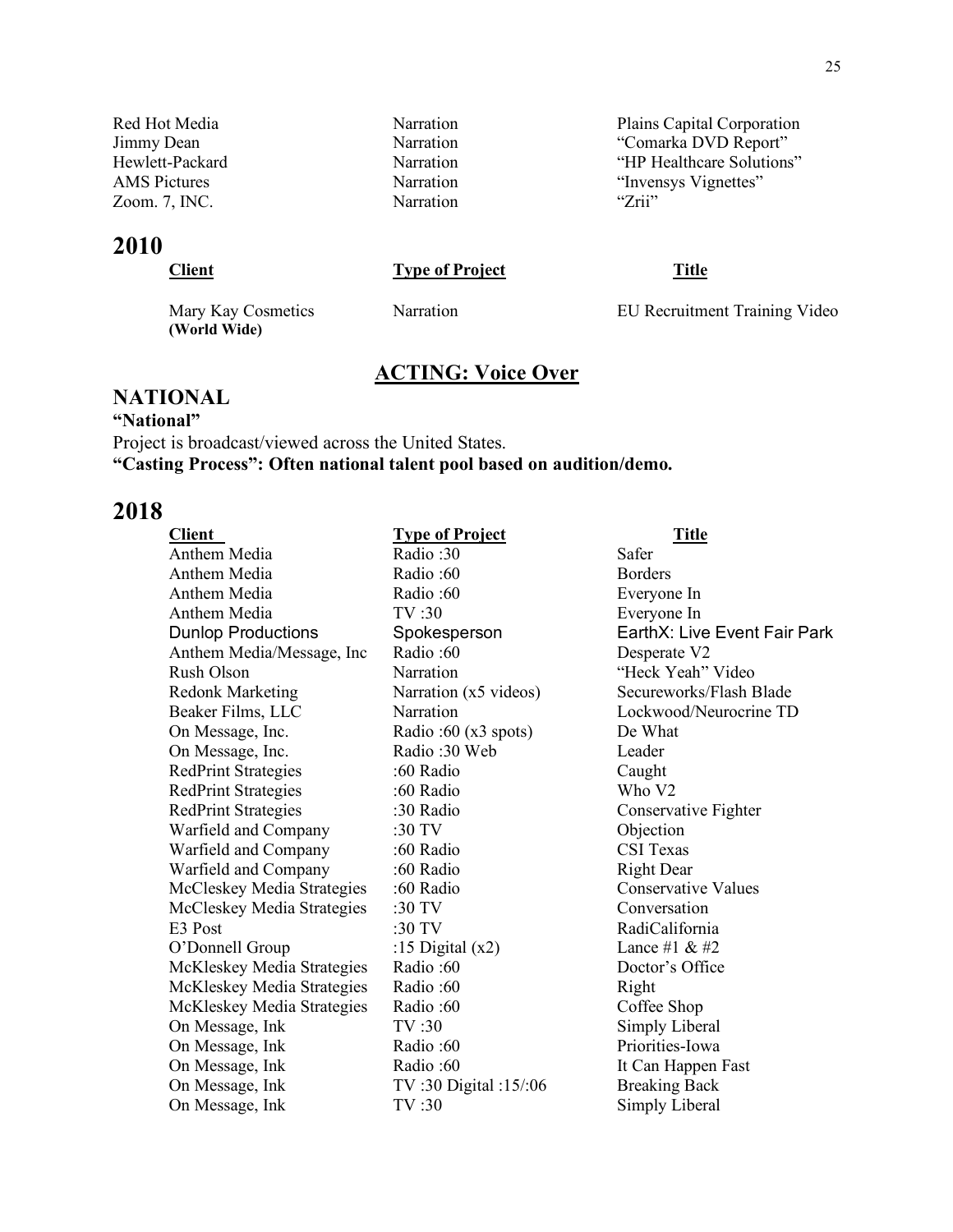| On Message, Ink            | TV:30            | <b>Backwards</b>  |
|----------------------------|------------------|-------------------|
| On Message, Ink            | TV:30            | Choice            |
| On Message, Ink            | TV:30            | Worse 56B         |
| On Message, Ink            | TV:30(x2)        | Wait              |
| Prime Media Partners       | TV:30            | Choice            |
| Prime Media Partners       | TV:30            | Worse             |
| Prime Media Partners       | TV:30            | Wait $(x2)$       |
| Prime Media Partners       | Radio:60         | Sound             |
| <b>RedPrint Strategies</b> | TV/Web:30        | Keep Movi         |
| <b>RedPrint Strategies</b> | TV/Web:15        | Keep Movi         |
| <b>RedPrint Strategies</b> | TV:15            | Vote Yes          |
| <b>RedPrint Strategies</b> | TV:30            | Grothman 0        |
| <b>RedPrint Strategies</b> | TV:15(x2)        | Halloween         |
| <b>RedPrint Strategies</b> | TV:30(x2)        | Halloween         |
| <b>RedPrint Strategies</b> | TV:30            | Bolen-Bew         |
| <b>RedPrint Strategies</b> | Radio:60         | Ravnsborg         |
| <b>RedPrint Strategies</b> | TV:30            | Vets Mash         |
| <b>RedPrint Strategies</b> | TV:30(x3)        | Side Effects      |
| <b>RedPrint Strategies</b> | TV:30(x5)        | Can't Trust       |
| <b>RedPrint Strategies</b> | TV:30            | Keep Movi         |
| Sloan Cooper Group         | Narration $(x2)$ | America Fi        |
| Rising Tide Media Group    | TV:30            | <b>Seem</b>       |
| Rising Tide Media Group    | TV:30            | Plan B            |
| Rising Tide Media Group    | Radio:60         | Improve           |
| Thompson Comm. Group       | Radio:60         | Votes Matto       |
| Thompson Comm. Group       | Radio:60         | <b>MEC HRC</b>    |
| Thompson Comm. Group       | Radio:60         | <b>Bad Vision</b> |
| Thompson Comm. Group       | Radio:60         | Hiding            |

#### **2017**

UNC Healthcare Radio :15 (x8) Healthcare Campaign Redonk Marketing Narration (x5) Secureworks/Flash Blade Georgetown Post Radio :60 Flake Off/Rebuild USA Guidestone Financial Narration Employee Benefits Summit OnMessage, Inc. Radio :60 Serve PhRMA-LTAC TV:30 (x5) Middlemen/Costs in Context Redprint TVVO Values/Englund Rocketbrand Narration 7 CityLine Video

## **2016**

 $TV : 30 (x2)$  Wait  $TV:30$  Wait (x2) Radio :60 Sound TV/Web :30 Keep Moving Forward TV/Web :15 Keep Moving Forward TV :15 Vote Yes TV :30 Grothman Contrast  $TV : 15 (x2)$  Halloween  $TV:30 (x2)$  Halloween TV :30 Bolen-Bewley Radio :60 Ravnsborg TV :30 Vets Mash Up  $TV:30$   $(x3)$  Side Effects  $TV : 30 (x5)$  Can't Trust Tracy TV :30 Keep Moving Forward Narration (x2) America First (Midterm) Radio :60 Improve Radio :60 Votes Matter Radio :60 MEC HRCC Radio :60 Bad Vision Radio :60 Hiding

#### **Client Type of Project Title**

**Client Type of Project Title**

Dallas Audio Post Group Narration (x3) Veritas CHRM Web E3Post Radio :60/TVVO :30 Fight Back/Judgement On Message, INC Radio :30 (x3) Wrong/Life/Home School Red Print Strategy TVVO :60 (x2) Montana First/Phil Scott

McCleskey Media Strategies :60 Radio Facebook/New Mexico Legacy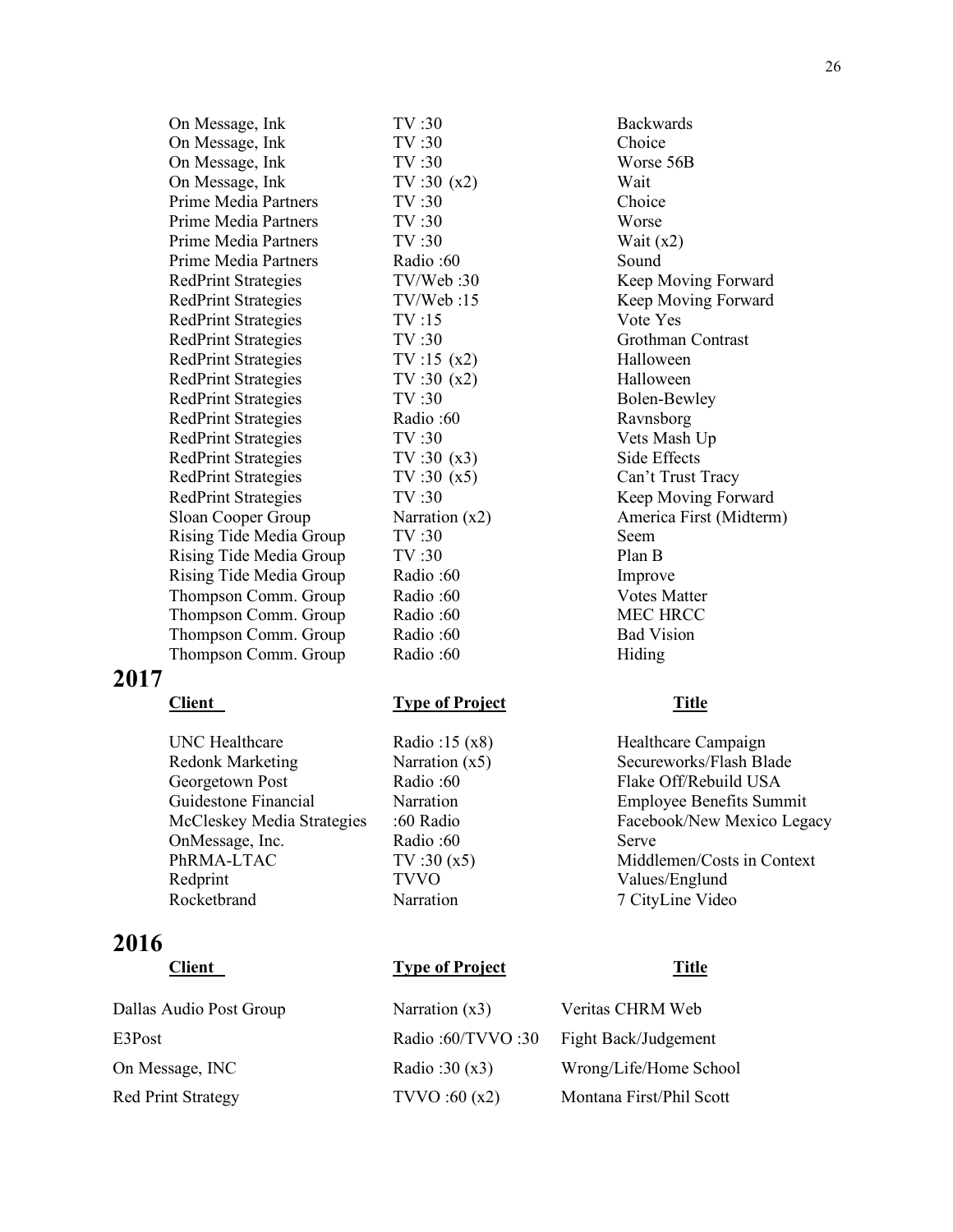| <b>Butler Beckett</b>     | Industrial                         | <b>EOM</b> 7 Videos                                      |
|---------------------------|------------------------------------|----------------------------------------------------------|
| <b>Container Store</b>    | Radio: $30/15$ (x8)                | <b>Heavenly Closet</b>                                   |
| E3Post                    | <b>TVVO</b>                        | Bayh Bayh 2                                              |
| Front Line Strategies     | Radio: $60(x2)$                    | Hold/Solar                                               |
| Georgetown Post           | Radio :60 $(x2)$                   | Laughing/Decency                                         |
| Go Big Media              | TVVO:30(x4)                        | Senate Candidate's New Mexico                            |
| McCleskey Media           | Radio: $60(x4)$<br><b>TVVO</b> :60 | Better/Facebook/Fire/Benner<br>Dona Ana                  |
| O&H Brand Design          | TVVO/Web                           | Why Choose Natural Gas?                                  |
| On Message, INC           | TVVO:30(x3)                        | Unsafe/4 Justices/Law $&$ Order                          |
| <b>Red Print Strategy</b> | TVVO:30(x17)                       | 17 individual candidate ads<br>Northstar Leadership Fund |
| Rising Tide Media Group   | TVVO:30<br>Radio:60                | <b>Story</b><br>Investigation                            |

## **2015**

| <b>Client</b>           | <b>Type of Project</b> | <b>Title</b>            |
|-------------------------|------------------------|-------------------------|
| Albertsons              | :30 and :60 Radio      | <b>Better</b>           |
| Frito-Lay               | Narration              | <b>Activity Planner</b> |
| <b>Atmos Energy</b>     | :60 RADIO              | New Day                 |
| <b>Success Partners</b> | Narration              | Alphay                  |
|                         |                        |                         |

## **2014**

#### **Client Type of Project Title**

| Anthem Media       | <b>Empower Texans PAC</b>        | TVVO(x2)         |
|--------------------|----------------------------------|------------------|
| Anthem Media       | Jim Smith Senate                 | <b>TVVO</b>      |
| Anthem Media       | <b>KEN PAXON CAMPAIGN</b>        | Radio            |
| Anthem Media       | <b>LISA SMITTCAMP FOR GOV</b>    | Radio            |
| Rising Tide Media  | <b>KANSANS FOR RESP GOV</b>      | Radio            |
| Rising Tide Media  | PHIL GINGREY CONGRESS            | <b>TVVO</b>      |
| Rising Tide Media  | <b>SCOTT DEJARLEAIS CONGRESS</b> | <b>TVVO</b>      |
| Warfield & Company | <b>FRIENDS OF WILL CARDON</b>    | <b>TVVO</b>      |
| Warfield & Company | <b>LALLY FOR CONGRESS</b>        | <b>TVVO</b>      |
| E3POST             | <b>AMERICANS FOR PROSPERITY</b>  | <b>TVVO</b>      |
| E3POST             | THE THOM TILLIS COMMITTEE        | Radio            |
| Launch Agency      | <b>FLOOR AND DÉCOR</b>           | <b>Narration</b> |
| O&H Brand Design   | <b>ATMOS ENERGY</b>              | Radio            |
| O&H Brand Design   | <b>ATMOS ENERGY</b>              | <b>TVVO</b>      |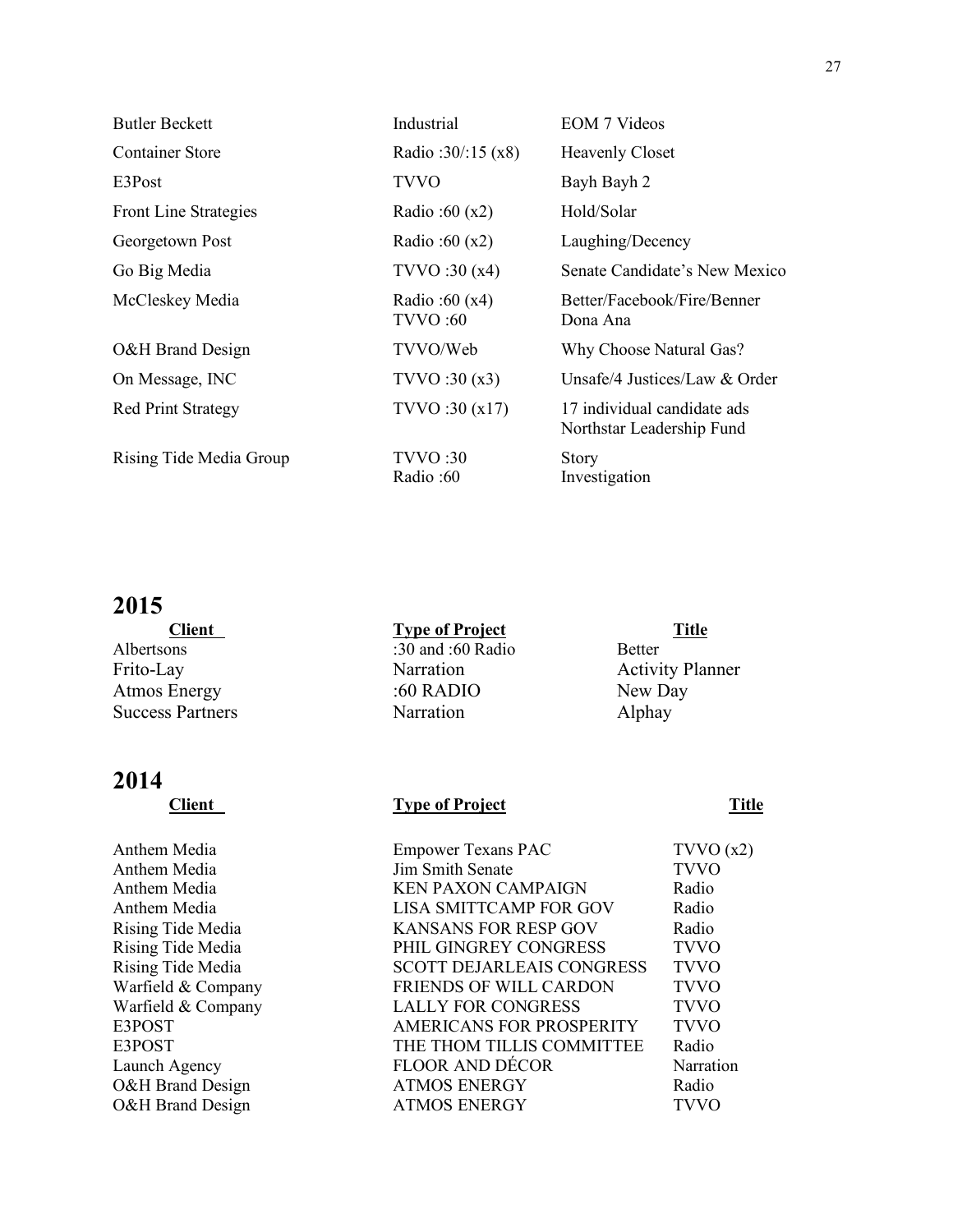#### **2013**

WARFIELD & COMPANY CHANNEL THREE PROD. JAMESTOWN ASSOCIATES JAMESTOWN ASSOCIATES JAMESTOWN ASSOCIATES COLD HARBOR FILMS, LLC **J.C. PENNEY COMPANY** DONER PARTNERS, LLC. TUESDAY MORNING Miles Corporate Media, Inc. RISING TIDE MG PURPLE

## **2012**

| Preston Kelly               | PHYSICIANS MUTUAL             | <b>TVVO</b>  |
|-----------------------------|-------------------------------|--------------|
| <b>Red Productions</b>      | <b>STARR CONSPIRACY</b>       | Narration    |
| <b>Red Print Strategy</b>   | AMERICAN ACTION NETWORK       | TVVO(x3)     |
| <b>Red Print Strategy</b>   | TN ASSOC OF BUSINESS          | Radio        |
| Rising Tide Media           | <b>RPI</b>                    | Radio        |
| Ivie & Associates           | <b>ACME</b>                   | Radio $(x3)$ |
| Ivie & Associates           | <b>ALBERTSON'S</b>            | Radio $(x2)$ |
| Ivie & Associates           | <b>ALBERTSONS/FAMILY</b>      | Radio $(x3)$ |
| <b>Jeff</b> Ivy Productions | <b>LEGALSHIELD</b>            | Narration    |
| E3POST                      | <b>COTTON FOR SENATE</b>      | Radio        |
| E3POST                      | <b>NRA-PVF</b>                | Radio        |
| E3POST                      | <b>STUDENTS FRIST</b>         | <b>TVVO</b>  |
| <b>Red Print Strategy</b>   | <b>GROTHMAN FOR CONGRESS</b>  | Radio $(x2)$ |
| <b>Red Print Strategy</b>   | <b>GROTHMAN FOR CONGRESS</b>  | <b>TVVO</b>  |
| <b>Red Print Strategy</b>   | <b>TOM REED FOR CONGRESS</b>  | <b>TVVO</b>  |
| Rising Tide Media Group     | <b>GOAL WESTPAC</b>           | Radio        |
| Anthem Media                | <b>VALADEAO FOR CONGRESS</b>  | Radio        |
| Balcom Media                | <b>JUSTIN BOOTS</b>           | <b>TVVO</b>  |
| Rising Tide Media Group     | <b>GOAL WESTPAC</b>           | Radio        |
| McKlesky Media              | <b>ADVANCE NEW MEXICO NOW</b> | Radio $(x3)$ |
| McKlesky Media              | <b>ADVANCE NEW MEXICO NOW</b> | <b>TVVO</b>  |

#### **Client Title Type of Project**

| Snyder for Lt. Govenor               | 60: Radio (x2)   |
|--------------------------------------|------------------|
| <b>US Oncology</b>                   | <b>NARR</b>      |
| AF for Children                      | :60 RADIO        |
| Mark Sanford for Congress            | <b>TVVO</b> Jobs |
| Pryor Left Us                        | :30 RADIO $(x2)$ |
| McConnell: Do What's Right :30 RADIO |                  |
| Home Launch VNR                      | NARR             |
| J.C. Penney Company                  | <b>TVOC</b>      |
| Store-Casting                        | NARR $(x15)$     |
| Frito Lay                            | NRR(x3)          |
| Mike Simpson for Congress            | TVVO(x3)         |
| <b>IVR</b> Prompts                   | NARR             |

| <b>Client</b>           | <b>Title</b>                  | <b>Type of Project</b> |
|-------------------------|-------------------------------|------------------------|
| Rising Tide Media Group | Congressman Rokita            |                        |
| Launch Agency           | Sams Club                     | $(x3)$ Radio: 30       |
| Video Plus              | <b>NOW Comms</b> Narration    |                        |
| Rising Tide Media Group | Scott DesJarlais for Congress | TVVO:30                |
| Dallas Audio Post       | <b>YG Action Fund</b>         | Radio:60               |
| Dallas Audio Post       | <b>YG Action Fund</b>         | <b>TVVO</b> :30        |
| <b>LAUNCH AGENCY</b>    | Sam's Club                    | $(x3)$ TVVO Anner.     |
| <b>LAUNCH AGENCY</b>    | Sam's Club                    | (x18) Radio Anner.     |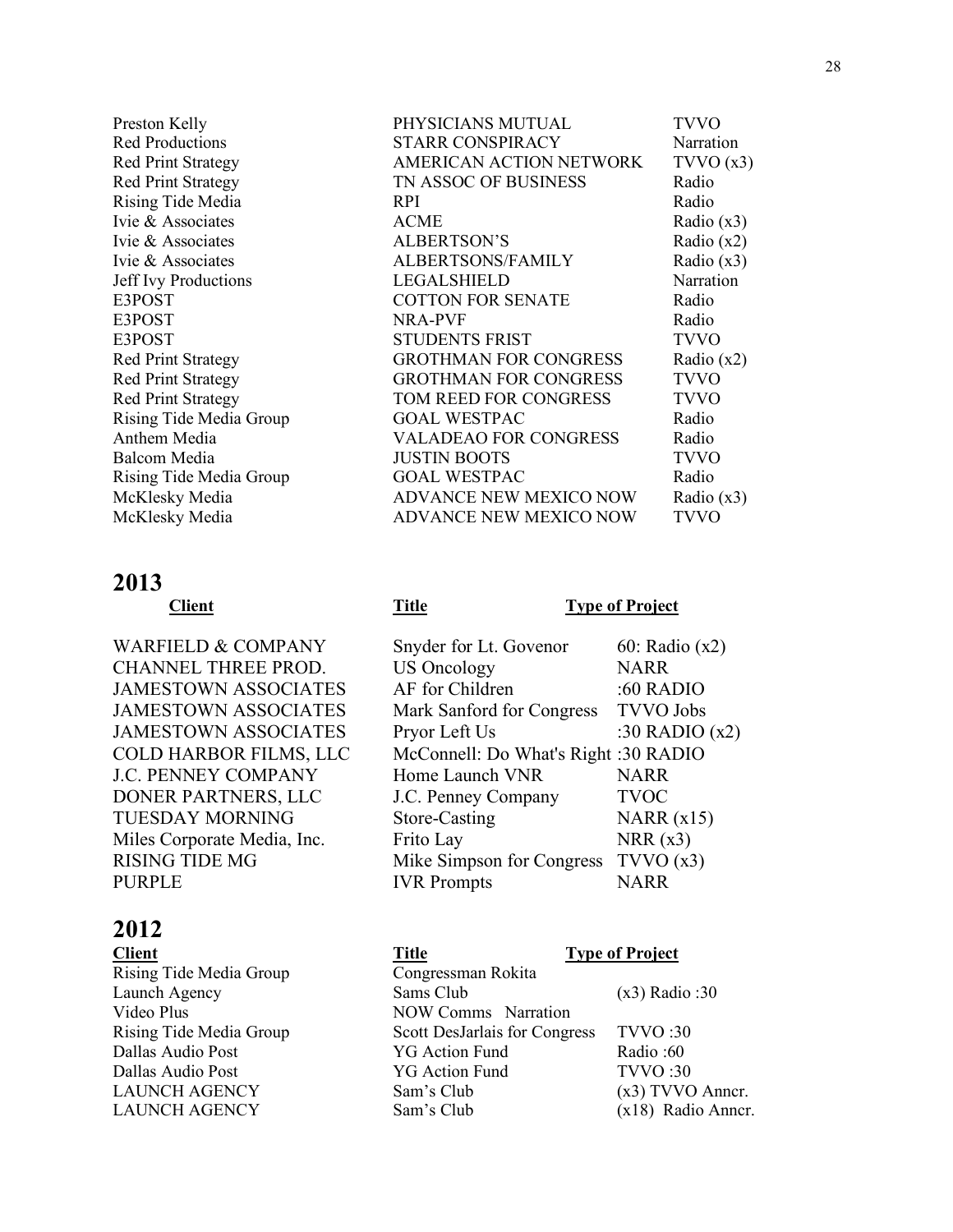Rising Tide Media Group Rising Tide Media Group Rising Tide Media Group Rising Tide Media Group Rising Tide Media Group Rising Tide Media Group Rising Tide Media Group Rising Tide Media Group Rising Tide Media Group Anthem Media Anthem Media Anthem Media Anthem Media Anthem Media Cold Harbor Films, LLC Cold Harbor Films, LLC

| Iowa House                         | Radio:60        |
|------------------------------------|-----------------|
| <b>Rick Berg for Senate</b>        | <b>TVVO</b> :30 |
| Crossroads GPS                     | $(x2)$ Radio:60 |
| <b>Iowa Caucus</b>                 | <b>TVVO</b> :30 |
| <b>American Crossroads</b>         | Radio:60        |
| NRCC                               | Radio:60        |
| RADPAC                             | Radio:60        |
| Forristall for Senate              | $(x2)$ Radio:60 |
| Smith for Iowa House               | Radio:60        |
| <b>Frank Scaturro for Congress</b> | TVVO:30         |
| Scott Schneider for Senate         | <b>TVVO</b> :30 |
| NRCC                               | <b>TVVO:30</b>  |
| Robert Ramirez for Colorado        | <b>TVVO</b>     |
| David McSweeny Senate              | Radio:60        |
| RSLC-KY HD 27                      | Radio:60        |
| Doherty for Congress               | <b>TVVO</b> :30 |

#### National VO continued…

#### **Type of Project Title**

Cold Harbor Films, LLC Brown For Senate TVVO :30 Cold Harbor Films, LLC Government Integrity Fund (x2) TVVO :30 Cold Harbor Films, LLC Ken Yager for State Senate TVVO :30 SCRP MEDIA Montanans for Job Opps (x2) Radio :60 Cold Harbor Films, LLC NRSC IE (x2) Radio :60 Cold Harbor Films, LLC Mike Coffman for Congress TVVO :60 McClesky Media **Reform New Mexico Now** (x2) Radio :60 McClesky Media Senator John Arthur Smith Radio :30 Tennessee Republican Party Ben Claybaker for State Rep. TVVO Dallas Audio Post Dead Sea Scrolls Narration Redprint Strategy Americans for Prosperity (x3) Radio :30 Warfield and Company Turner for New York (x2) Radio :60 Video Plus **Park Power** VO-Narration Right Direction Wisconsin Robo Calls (x4) Anncr. The Container Store (x2) TVVO Anncr. The Container Store (x2)Radio Anncr.

#### **2011**

## **Type of Project Title** The Container Store **Radio/TVVO:** (3 spots) "Jungle/Beastly Closet/ELFA Cold Harbor Films Political Radio/TV (5 spots) "Rules/Economy Culligan Radio VO: (3 Spots) "Hard Water/May" McKleskey Media Radio VO/Political "Damage" Launch Agency: Sam's Club Radio VO (6 spots) "Pharmacy/ NSBW:30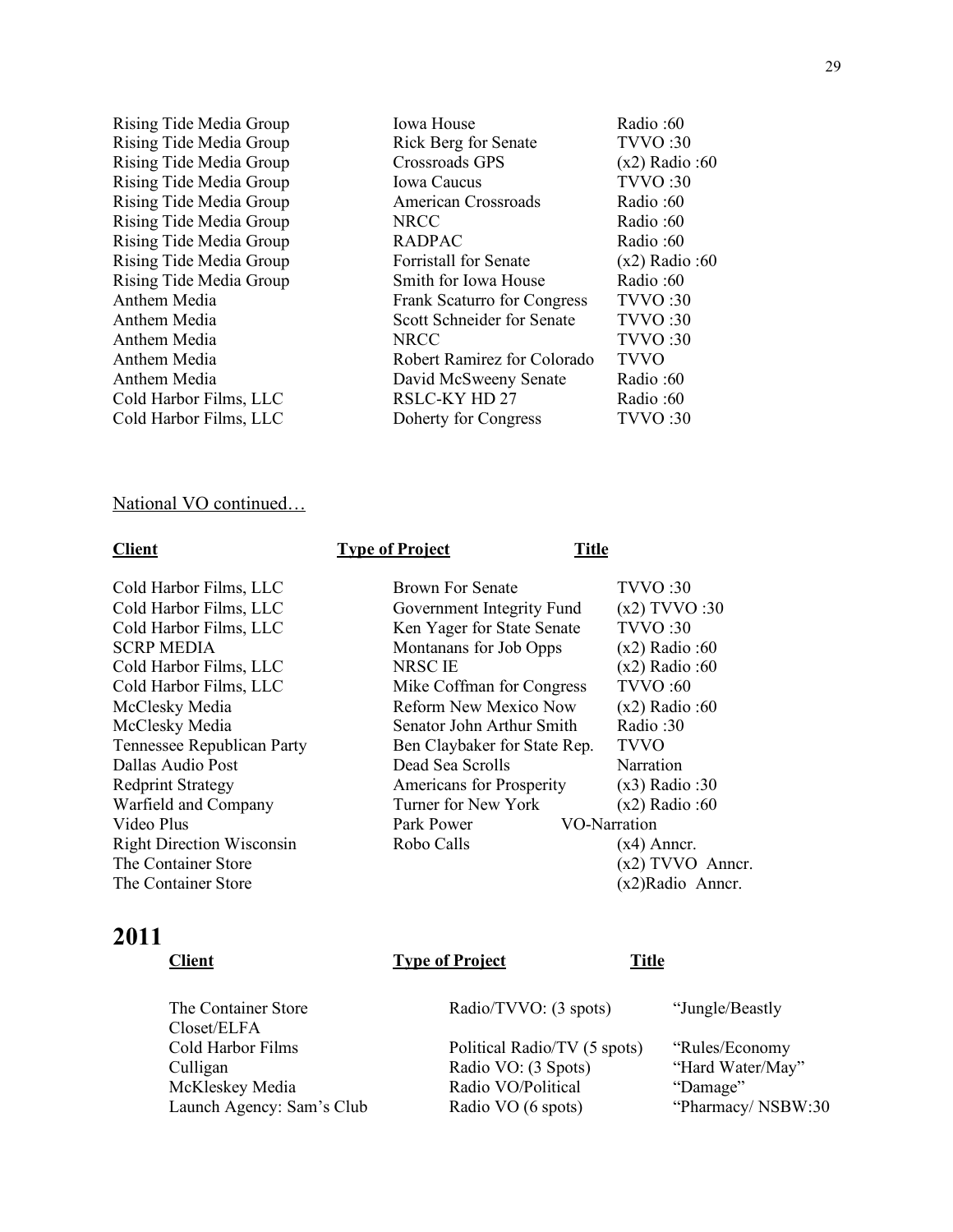Warfield and Company **Radio/Political** "Game Show" Dallas Audio Post Political Radio "Winning" Jamestown and Assoc. Radio Radio "Spectra Energy: Safety"

#### **2010**

#### **Client Type of Project Title**

Housecalls, INC. NARR JM Smucker – Cooking Regus TVVO: 30 "We" VIDEO PLUS SUCCESS! NARR Club Book Summaries VIDEO PLUS SUCCESS! NARR Club Book Summaries Jamestown Associates TVVO: 15 "Insider Politics" Jamestown Associates VO Radio :30 "Curtis Loftis" **(3 spots)**

#### 2010 National VO continued:

**Client Type of Project Title**

Jamestown Associates VO Radio: 30 "Curtis Loftis" Jamestown Associates VO Radio: 30 "Guinta for Congress" DMI Direct TVVO: 60 "Training " DMI Direct TVVO: 60 "Training II" Surgeons Pac Radio :60 "Surgeons" Sam's Club Radio: 30 " October Stock-Up" Sam's Club Pharmacy TVVO :30 Radio "Stock Up" Sam's Club TVVO :30 "Savings Challenge" Cold Harbor Films Radio :60 "Scott for Governor" Cold Harbor Films Radio: 60 (Culture of Life) Cold Harbor Films TVVO: 30 "AA Network Radio" Cold Harbor Films TVVO: 30 "How Tim Burns" Cold Harbor Films TVVO: 30 " High Heels" Cold Harbor Films TVVO :30 "Factory" Cold Harbor Films Radio :30 " Call to Action" Cold Harbor Films TVVO :30 "Clinging to Power" Cold Harbor Films TVVO :30 "Chet Loves Debt" Cold Harbor Films Radio :60 "Chet Loves Debt II" Cold Harbor Films Radio :60 "Solutions" Cold Harbor Films TVVO :30 "Two Paychecks" Cold Harbor Films TVVO :60 "Bailout Charlie " Cold Harbor Films TVVO :30 "Dead Wrong " Cold Harbor Films Radio :60 "Auction " Devine Mulvey TVVO: 30 (**2 spots**) "The Only" Devine Mulvey TVVO: 30 (**2 spots**) "Fresh Start"

Housecalls, INC. NARR JM Smucker's SCM Housecalls, INC. NARR JM Smucker: Exec. Summary

Sam's Club Radio :30 "Sam's Club Pharmacy" Sam's Club TVVO :30 "Sam's Club Pharmacy" Sam's Club TVVO: 60 "TV Savings Challenge Cold Harbor Films TVV) :30 "Typical Washington" :30 Cold Harbor Films Radio :60 " Where He's Standing"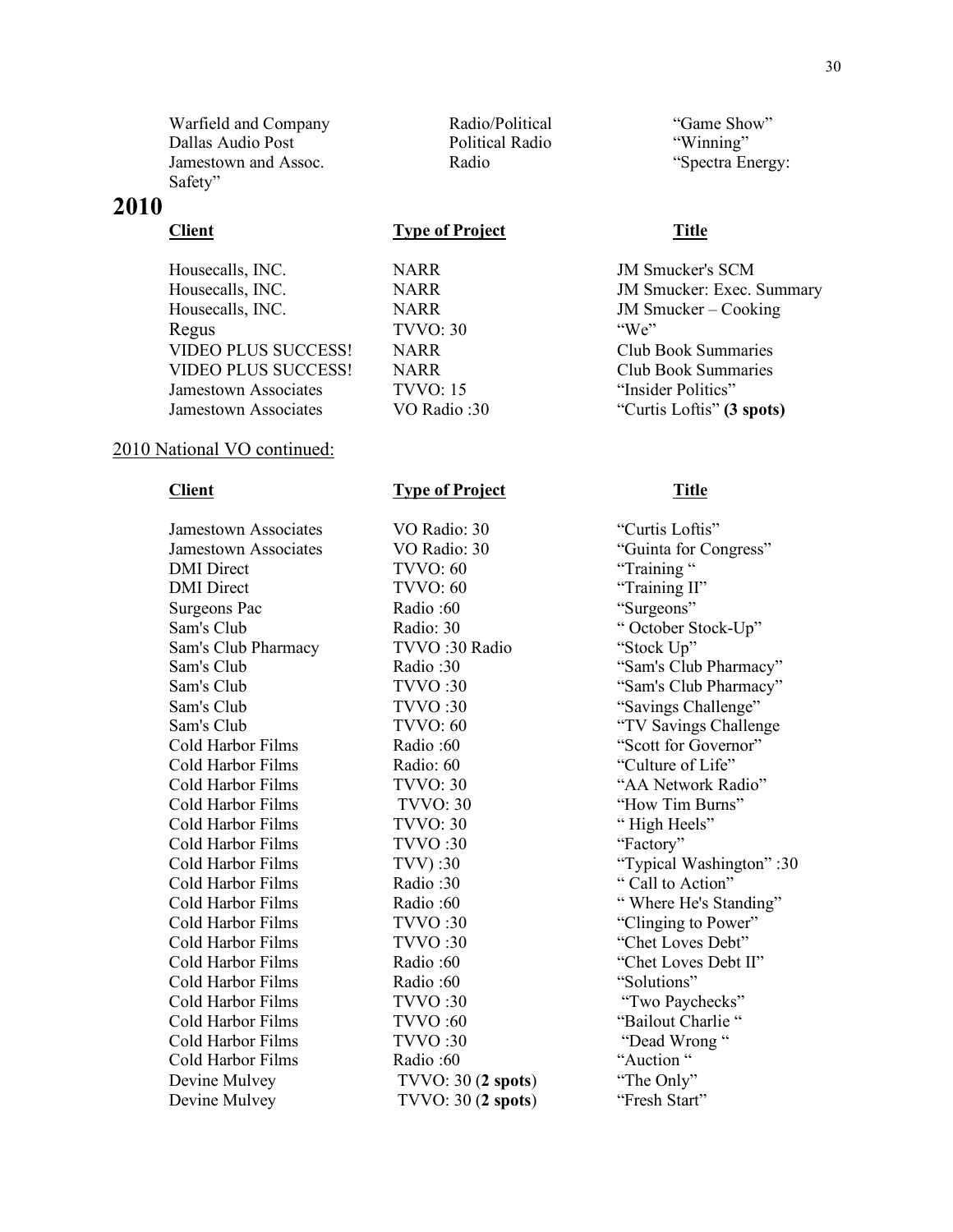| Rising Tide Media Group | "Strong"<br><b>TVVO: 30</b>                                   |                 |
|-------------------------|---------------------------------------------------------------|-----------------|
| Rising Tide Media Group | "Strong"<br><b>TVVO</b> :30                                   |                 |
| Rising Tide Media Group | "Facts"<br><b>TVVO</b> :30                                    |                 |
| Rising Tide Media Group | Radio:60<br>"David"                                           |                 |
| Rising Tide Media Group | TVVO:30                                                       | "Numbers"       |
| Rising Tide Media Group | <b>TVVO</b> :30                                               | "Jobs Lost"     |
| Rising Tide Media Group | Radio:60                                                      | "Enough"        |
| Rising Tide Media Group | "Joel"<br><b>TVVO:60</b>                                      |                 |
| Rising Tide Media Group | "Judy"<br>Radio:60                                            |                 |
| Rising Tide Media Group | Radio:60<br>"Clean"                                           |                 |
| Rising Tide Media Group | "Ugly"<br>Radio:60                                            |                 |
| Rising Tide Media Group | "Wrong"<br>Radio:60                                           |                 |
| Rising Tide Media Group | Radio:60                                                      | "Desparate"     |
| Rising Tide Media Group | Radio:60                                                      | "What's Wrong"  |
| <b>WASP</b> Barcode     | Narration                                                     |                 |
| Mannatech               | "Sawyer"<br><b>NARR</b>                                       |                 |
| OPHTHPAC                | Radio:30                                                      | "Jane and Joan" |
| 2014                    | <b>DIRECTING</b><br>The Fault                                 |                 |
|                         | Kitchen Dog Theater                                           | Dallas TX       |
|                         | Staged Reading: KDT New Works Festival                        |                 |
|                         |                                                               |                 |
| 2013                    | The Lady Revealed<br>University of North Texas                | Denton, TX      |
| 2013                    | MonsterHeart                                                  |                 |
|                         | Kitchen Dog Theater                                           | Dallas TX       |
|                         | <b>Staged Reading: KDT New Works Festival</b>                 |                 |
|                         |                                                               |                 |
| 2011                    | Exit; Pursued by a Bear                                       |                 |
|                         | Kitchen Dog Theater                                           | Dallas TX       |
|                         | Staged Reading: KDT New Works Festival                        |                 |
|                         |                                                               |                 |
| 2009                    | Iraq: A Love Story                                            |                 |
|                         | Kitchen Dog Theater                                           | Dallas TX       |
|                         | Staged Reading: KDT New Works Festival                        |                 |
|                         |                                                               |                 |
| 2008 (Oct.)             | Ghosts, By Henrik Ibsen                                       |                 |
| <b>Reviewed</b>         | Wingspan Theatre                                              | Dallas TX       |
|                         |                                                               |                 |
| 2003-'02                | "Day Dreaming" (Cabaret) Co-Director                          |                 |
| <b>Reviewed</b>         | This production played in Cabaret spaces in Hollywood, CA and |                 |
|                         | then toured to numerous venues across the United States.      |                 |
|                         |                                                               |                 |
| 1995                    | "Waters of March" (Cabaret) Co-Director                       |                 |

**Reviewed** Big 'D Festival of the Unexpected at Dallas Theatre Center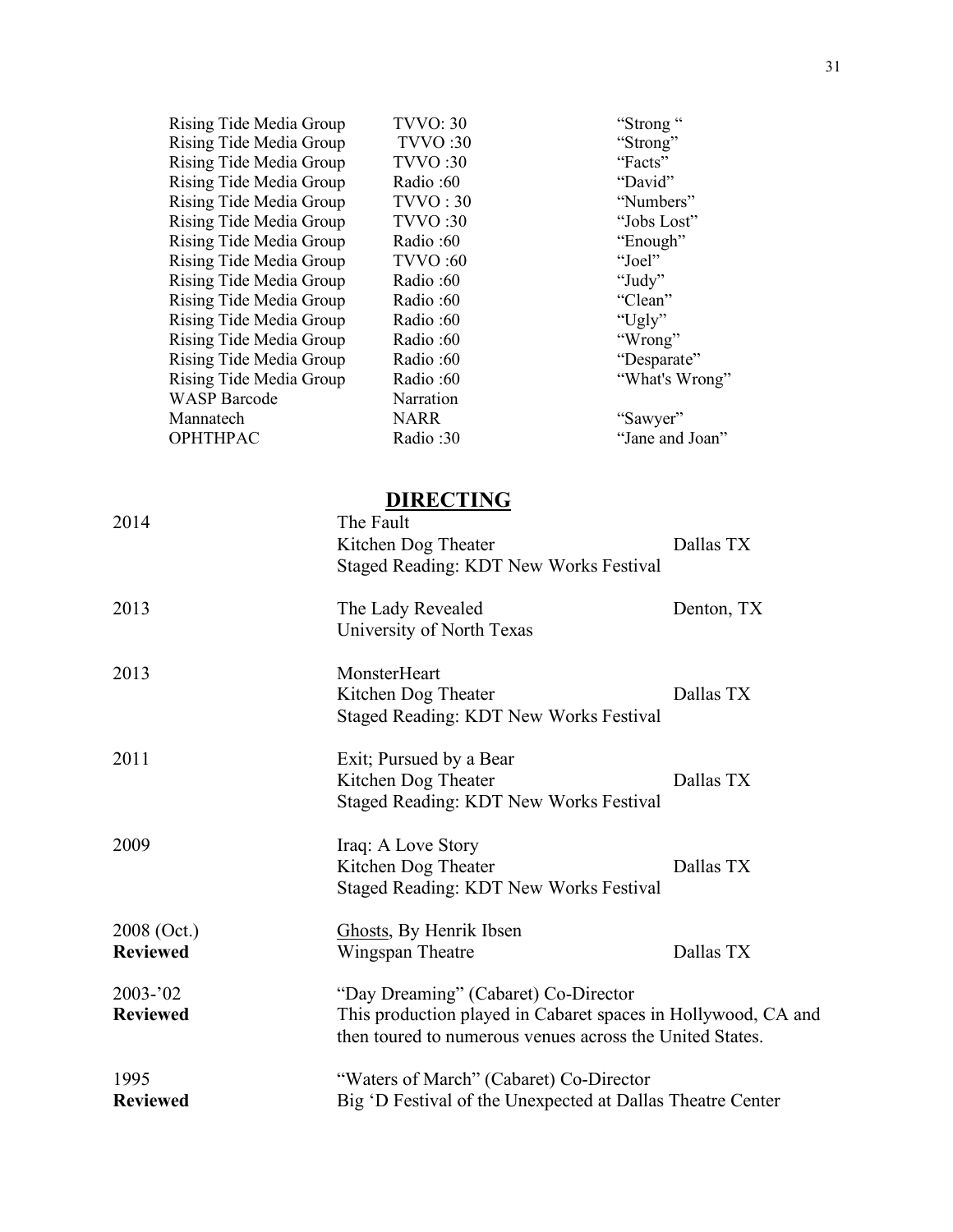## **PRODUCING**

| 2008-2007                         |                               |                 |
|-----------------------------------|-------------------------------|-----------------|
| Documentary Film                  | "End Times Documentary"       | Dallas, Texas   |
| Director/Producer                 |                               |                 |
| <b>National</b>                   |                               |                 |
| 1998                              | "Asylum"                      | Los Angeles, CA |
| <b>Stage Play/ Reviewed</b>       | <b>Assistant Producer</b>     |                 |
| Regional                          |                               |                 |
| 1995-1990                         | "MUD"                         | Dallas, Texas   |
| Producer/Associate Producer       | "Creditors"                   |                 |
| <b>Stage Plays/Reviewed [ALL]</b> | "Damned Manon, Sacred Sandra" |                 |
|                                   | "Death and the Maiden"        |                 |
|                                   | "The Pitchfork Disney"        |                 |
| <b>National</b>                   |                               |                 |
| 1994                              | "How the West was Done"       | Dallas, Texas   |
| Co-Producer/Co-Creator            |                               |                 |
| Live Corporate Event              |                               |                 |

## **GRANTS AND CONTRACTS**

### **Internal Grants: Funded**

**National**

| <b>Fall 2006</b> | <b>New Faculty Research Grant (UNT)</b><br>For research project "Teaching An Old Dog New Tricks".                                                                       | \$5,000.00 |
|------------------|-------------------------------------------------------------------------------------------------------------------------------------------------------------------------|------------|
|                  | Documentation, exploration and analysis of the new play creative process.                                                                                               |            |
| Summer 2006      | <b>New Faculty Summer Research Grant (UNT)</b>                                                                                                                          | \$5,000.00 |
|                  | <b>UNT Travel Grant</b><br>Attend Mid America Theatre Conference 2007 to<br>participate as an actress in the short play workshops<br>for Theatre students and teachers. | \$750.00   |
|                  | <b>Internal Grant: Applied for/not funded</b>                                                                                                                           |            |
| <b>Fall 2007</b> | <b>New Faculty Research Grant</b>                                                                                                                                       | \$5000.00  |
| Summer 2010      | <b>New Faculty Summer Research Grant (UNT)</b>                                                                                                                          | \$5,000.00 |
|                  | WORKSHOPS/PANELS/ PRESENTATIONS                                                                                                                                         |            |

## **National**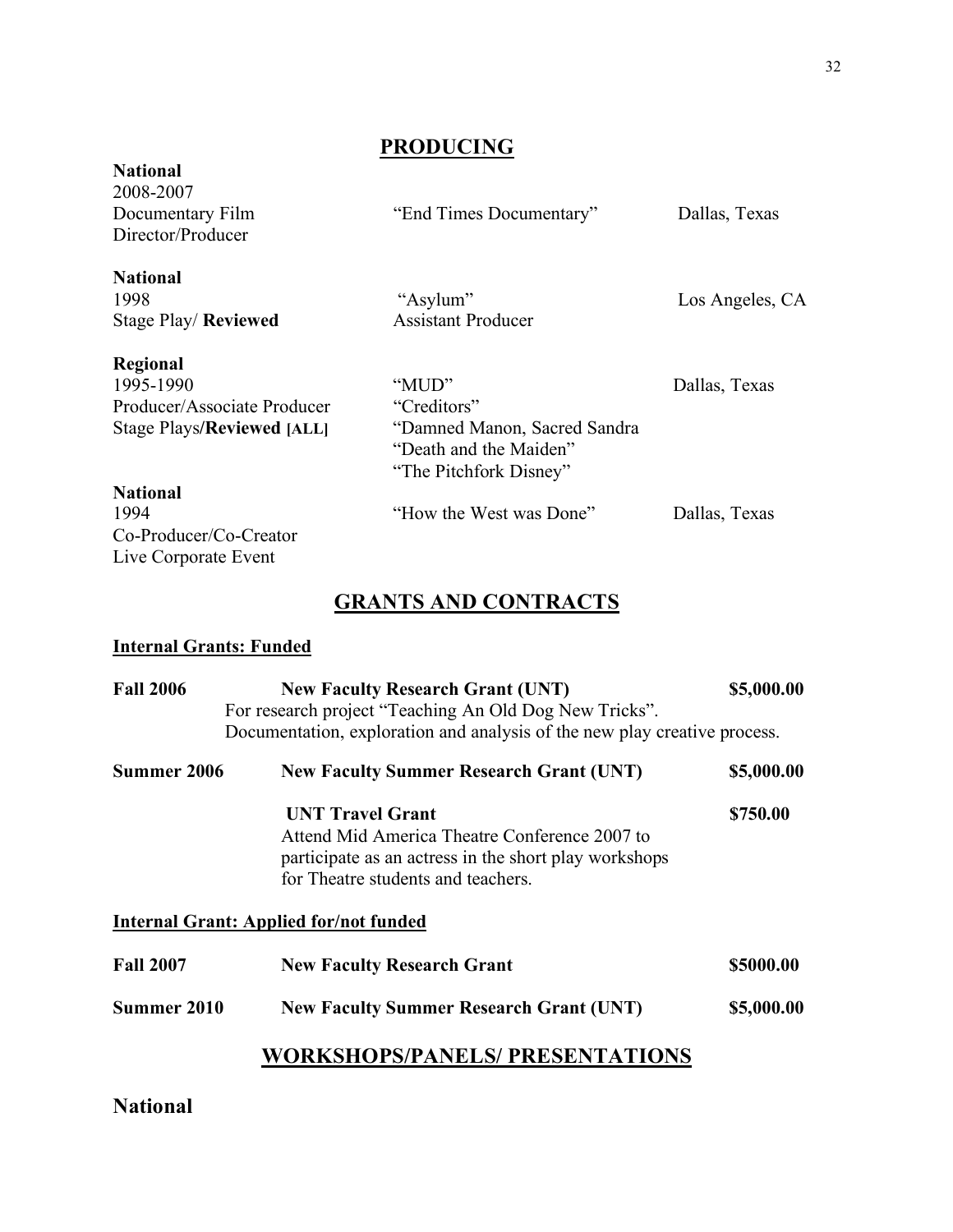| Nov/2015<br><b>INVITED</b>                    | Booker T. Washington High School of the Performing Arts<br><b>Senior Showcase-Dallas</b>                                                                                                                                |  |
|-----------------------------------------------|-------------------------------------------------------------------------------------------------------------------------------------------------------------------------------------------------------------------------|--|
|                                               | Career Day Speaker<br><b>Workshop Contributor</b>                                                                                                                                                                       |  |
| <b>National</b>                               |                                                                                                                                                                                                                         |  |
| Nov/2014<br><b>INVITED</b>                    | <b>Booker T. Washington High School of the Performing Arts</b><br><b>Senior Showcase-Dallas</b><br>Career Day Speaker                                                                                                   |  |
|                                               | <b>Workshop Contributor</b>                                                                                                                                                                                             |  |
| <b>UNT/2014</b><br>itator                     | <b>Professional Development Workshops (4) on Presentation Skills Facil-</b>                                                                                                                                             |  |
| <b>Spring</b>                                 | <b>Toulouse Graduate School</b>                                                                                                                                                                                         |  |
| Nov/2013<br><b>INVITED</b>                    | Booker T. Washington High School of the Performing Arts<br><b>Senior Showcase-Dallas</b>                                                                                                                                |  |
|                                               | Career Day Shakespeare Workshop Contributor                                                                                                                                                                             |  |
|                                               |                                                                                                                                                                                                                         |  |
| Local<br>August/2013                          | <b>Teaching Artist in association with the Dallas Theater Center</b><br>and the production "Clybourne Park" Facilitated workshops (5) for local<br>high school students affiliated with the Project Discovery Program.  |  |
| <b>UNT/2013</b><br>itator                     | Professional Development Workshops (4) on Presentation Skills Facil-                                                                                                                                                    |  |
| Spring/Fall                                   | <b>Toulouse Graduate School</b>                                                                                                                                                                                         |  |
|                                               |                                                                                                                                                                                                                         |  |
| <b>National</b><br>Nov/2012<br><b>INVITED</b> | Booker T. Washington High School of the Performing Arts<br><b>Senior Showcase-Dallas</b>                                                                                                                                |  |
|                                               | Career Day Shakespeare Workshop Contributor                                                                                                                                                                             |  |
| Local<br>April/2012                           | <b>Teaching Artist in association with the Dallas Theater Center</b><br>and the production "God of Carnage". Facilitated workshops (3) for local<br>high school students affiliated with the Project Discovery Program. |  |
| <b>LOCAL</b><br>April/2012                    | <b>Workshop for Dallas Theater Center Board Members</b><br>Enrichment workshop focusing on the "Analytics of Acting"                                                                                                    |  |
| <b>UNT/2012</b>                               | <b>Professional Development Workshops (5) on Presentation Skills Facil-</b>                                                                                                                                             |  |
| itator<br>Spring/Fall                         | <b>Toulouse Graduate School</b>                                                                                                                                                                                         |  |
| <b>June 2011</b>                              | UNT Grandparents University: Taught acting class.                                                                                                                                                                       |  |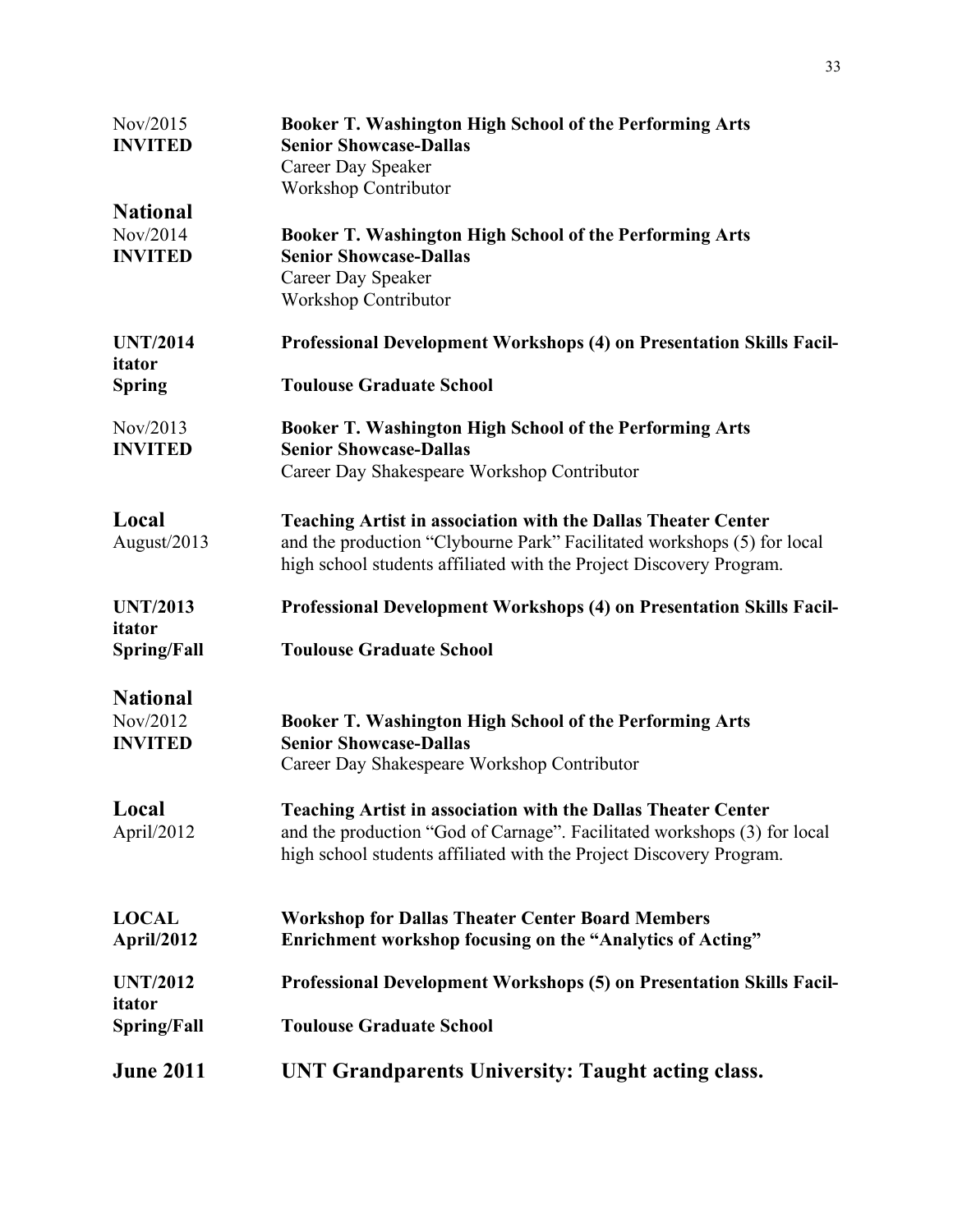| <b>National</b>      |                                                                            |
|----------------------|----------------------------------------------------------------------------|
| Nov/2011             | Booker T. Washington High School of the Performing Arts                    |
| <b>INVITED</b>       | <b>Senior Showcase-Dallas</b>                                              |
|                      | Career Day Multiple Workshop Contributor                                   |
|                      |                                                                            |
| <b>National</b>      | <b>Texas Educational Theater Association (TETA)</b>                        |
| Jan. 2011            | <b>Houston</b>                                                             |
| <b>INVITED</b>       | Presented Workshop: "Cold Reading: The Readiness Factor"                   |
| <b>International</b> | <b>Voice and Speech Teacher's Association (VASTA)</b>                      |
| Aug/2010             | Conference in Mexico: *Opted not to attend due to UNT travel advisory/     |
| <b>INVITED</b>       | violent climate in country*.                                               |
|                      |                                                                            |
| <b>National</b>      | <b>Texas Educational Theater Association (TETA)</b>                        |
| Jan. 2010            | <b>Dallas</b>                                                              |
| <b>INVITED</b>       | Presented Workshop: "Cold Reading: The Readiness Factor"                   |
| Local                | <b>Teaching Artist in association with the Dallas Theater Center</b>       |
| Mar-May/2010         | and the production "In the Beginning". Facilitated workshops (6) for local |
|                      | high school students affiliated with the Project Discovery Program         |
| <b>National</b>      |                                                                            |
| Nov/2010             | <b>Booker T. Washington High School of the Performing Arts</b>             |
| <b>INVITED</b>       | <b>Senior Showcase-Dallas</b>                                              |
|                      | Career Day Multiple Workshop Contributor                                   |
| <b>International</b> | <b>Voice and Speech Teacher's Association (VASTA)</b>                      |
| Aug/2009             | Presented paper: "21 <sup>st</sup> Century Voice and Actor Training: Retro |
| <b>INVITED</b>       | or Status Quo?"                                                            |
| <b>PEER REVIEWED</b> |                                                                            |
|                      |                                                                            |
| Local                | <b>Teaching Artist in association with the Dallas Theater Center</b>       |
| Feb/2009             | and the production "Death of A Salesman". Facilitated workshops (6) for    |
|                      | local high school students affiliated with the Project Discovery Program.  |
| <b>National</b>      |                                                                            |
| Nov/2009             | <b>Booker T. Washington High School of the Performing Arts</b>             |
| <b>INVITED</b>       | <b>Senior Showcase-Dallas</b>                                              |
|                      | Presenting Workshop: "Cold Reading: The Readiness Factor"                  |
| Regional             |                                                                            |
| Nov/2008             | <b>Booker T. Washington High School of the Performing Arts</b>             |
| <b>INVITED</b>       | <b>Senior Showcase-Dallas</b>                                              |
|                      | Presented two workshops: Chekhov/Working from the Outside In               |
| <b>National</b>      |                                                                            |
| Oct/2008             | The Artist's Crossing (NYC)                                                |
|                      |                                                                            |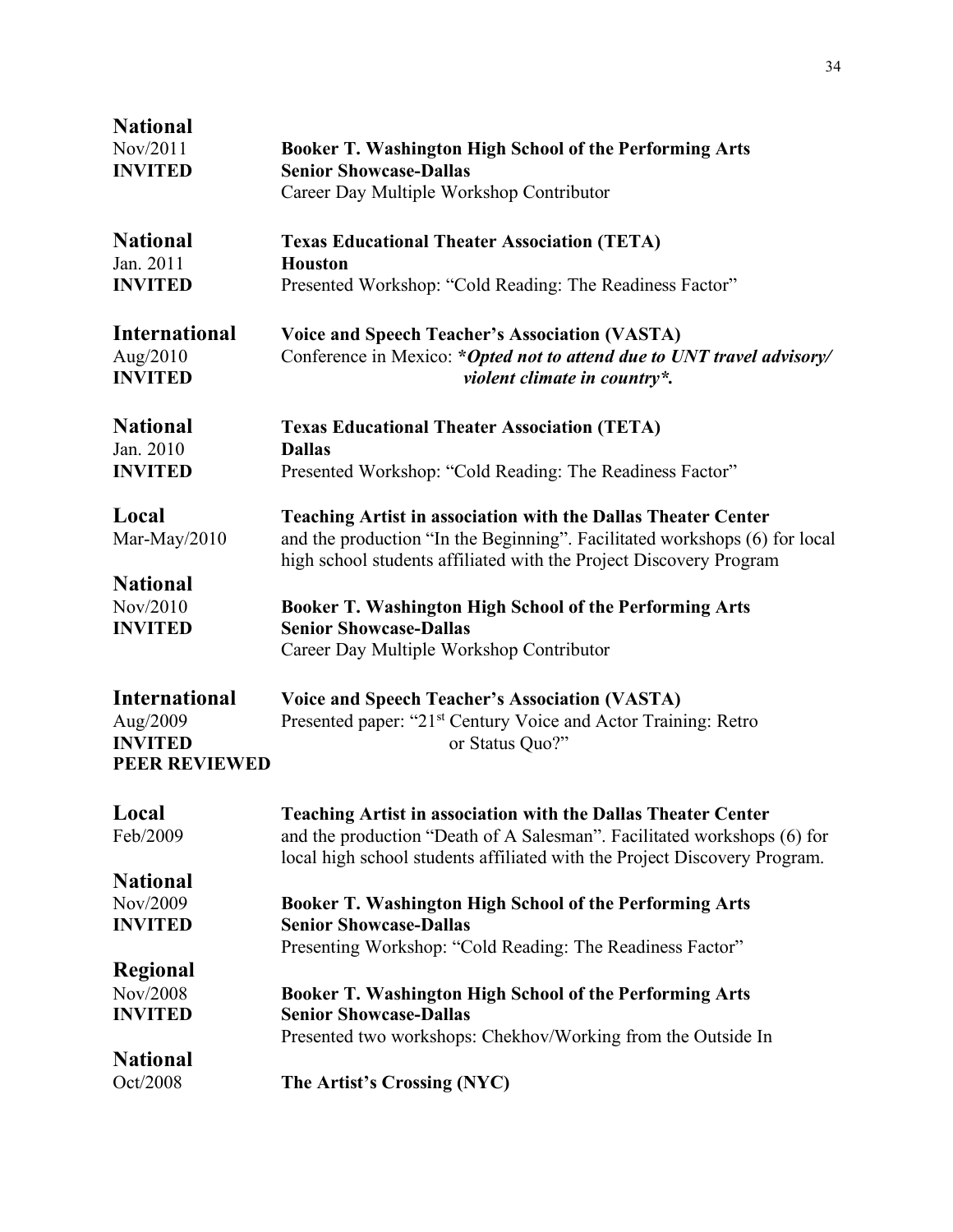| <b>INVITED</b><br>directors<br>demic world and<br><b>National</b><br>Oct/2008 | Panel participant "My Life and How it Works": Featuring actors, writers and<br>from NYC/Broadway, LA/Film & TV, the not-for-profit world, the aca-<br>artists living and working in major US cities.<br><b>American Music and Drama Academy (NYC)</b> |
|-------------------------------------------------------------------------------|-------------------------------------------------------------------------------------------------------------------------------------------------------------------------------------------------------------------------------------------------------|
| <b>INVITED</b>                                                                | Presentation: "Making the Transition to Professional Working Actor."                                                                                                                                                                                  |
| Regional<br>Nov/2007<br><b>INVITED</b>                                        | Booker T. Washington High School of the Performing Arts<br>Senior Showcase-Dallas Workshop: "Working Outside-In".                                                                                                                                     |
| <b>International</b>                                                          |                                                                                                                                                                                                                                                       |
| Mar/2007<br><b>INVITED</b>                                                    | Mid America Theatre Conference-Minneapolis-St. Paul<br>Performed in three of the adjudicated short play performance presentations<br>at the conference.                                                                                               |
| <b>Regional</b>                                                               |                                                                                                                                                                                                                                                       |
| Nov/2006                                                                      | Booker T. Washington High School of the Performing Arts                                                                                                                                                                                               |
| <b>INVITED</b>                                                                | <b>Senior Showcase-Dallas</b><br>Presented Workshop: Characterization and Chekhov".                                                                                                                                                                   |
| Local                                                                         |                                                                                                                                                                                                                                                       |
| Sept/2006<br><b>INVITED</b>                                                   | The Artful Woman Luncheon,<br><b>Magnolia Hotel-Dallas, TX</b>                                                                                                                                                                                        |
|                                                                               | One of two guests of honor invited to discuss my artistic<br>process in "A Macbeth" and the Dallas Arts Community, at large.                                                                                                                          |
| <b>National</b>                                                               |                                                                                                                                                                                                                                                       |
| Aug/2006<br><b>INVITED</b>                                                    | The Artist's Crossing (NYC) The Barrow Group<br>Master Classes for professional working actors:<br>Voice and Text Weekend Intensive.                                                                                                                  |
| Regional                                                                      |                                                                                                                                                                                                                                                       |
| Fall 2002<br><b>INVITED</b>                                                   | The Business of Professional Acting Panel Discussion<br><b>Melrose Hotel, Dallas, Texas</b>                                                                                                                                                           |
|                                                                               | Served, with other media professionals, on a panel open to<br>the public. Fielded questions about the media industry: roles,<br>challenges and solutions.                                                                                             |
| Regional                                                                      |                                                                                                                                                                                                                                                       |
| 2003<br><b>ADJUDICATED</b>                                                    | <b>Texas Educational Theatre Association State Conference</b><br>Houston, TX (TETA                                                                                                                                                                    |
|                                                                               | Presented two workshops for theatre students and educators:<br>The Business of Acting, Movement Technique for Actors: Mask<br>and Laban movement.                                                                                                     |
| 2004-2001<br><b>INVITED</b>                                                   | Developed and presented the following workshops as part of the<br>High school recruiting program at KD Studio Actor's Conservatory.<br>Presented workshops at schools throughout the state of Texas<br>The Business of Acting                         |